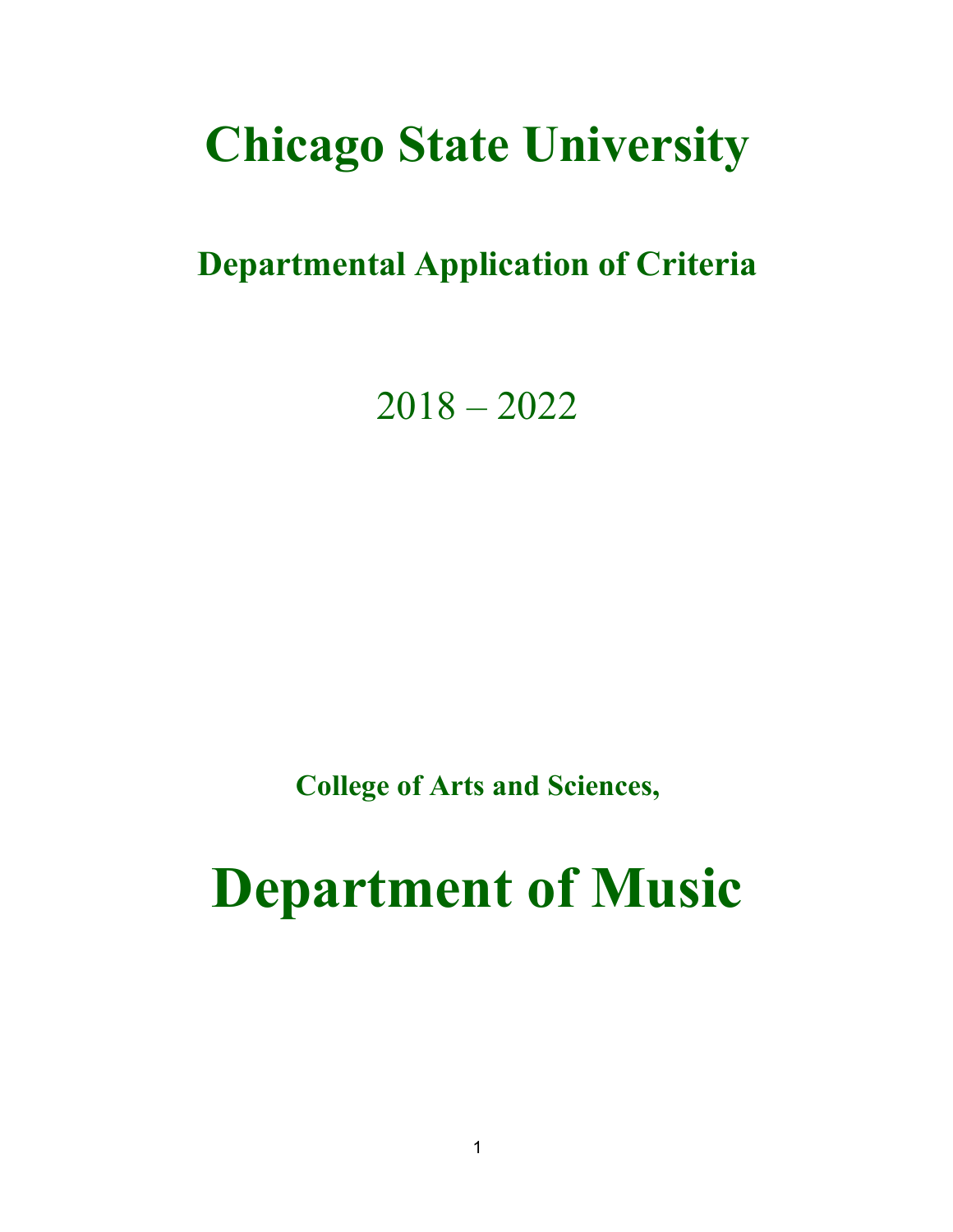#### **I. University and College Intentions**

#### **A. University Mission Statement**

Chicago State University transforms students' lives by innovative teaching, research, and community partnerships through excellence in ethical leadership, cultural enhancement, economic development, and justice.

#### **B. University Strategic Planning Goals and College Key Performance Indicators**

The Key Performance Indicators for the College of Arts and Sciences parallel the University's Strategic Planning Goals. Each of the CSU strategic goals is aligned with a specific public agenda goal or CSU strategic issue which supports the fulfillment of the University mission.

#### **C. Conditions for Employment**

All Unit A faculty members must complete the State of Illinois ethics training annually and are required to have oral English proficiency as mandated by Illinois statute. Unit A teaching faculty are required to attend all department meetings. Where applicable, membership in a professional organization or professional licensure may also be required as a condition of employment at CSU.

#### **D. Degree Requirements**

The following are considered terminal degrees in the Department of Music for music history, music theory, music composition, ethnomusicology, and music education (all degrees must be earned at an accredited institution):

Ph.D., D.M.A., D.Mus., Ed.D. or equivalent

The following are considered terminal degrees in the Department of Music for music performance (all degrees and hours must be earned at an accredited institution):

M.M., M.F.A., M.M.E., M.S., M.A. or equivalent plus 30 semester hours beyond the degree in graduate study, in an appropriate field of study (graduate-level credit hours)

# **E. University Evaluation Criteria**

In accordance with the University Evaluation Criteria that took effect beginning with the 2020 academic year, the degree of effectiveness of performance of each faculty member being considered for retention, promotion, or tenure will be evaluated in the areas of teaching/performance of primary duties, research/creative activity, and service. Teaching/performance of primary duties will be considered the most important of the three areas of evaluation; however, each faculty member must meet the required level of performance in all three areas to be recommended for the personnel action for which he/she is being reviewed.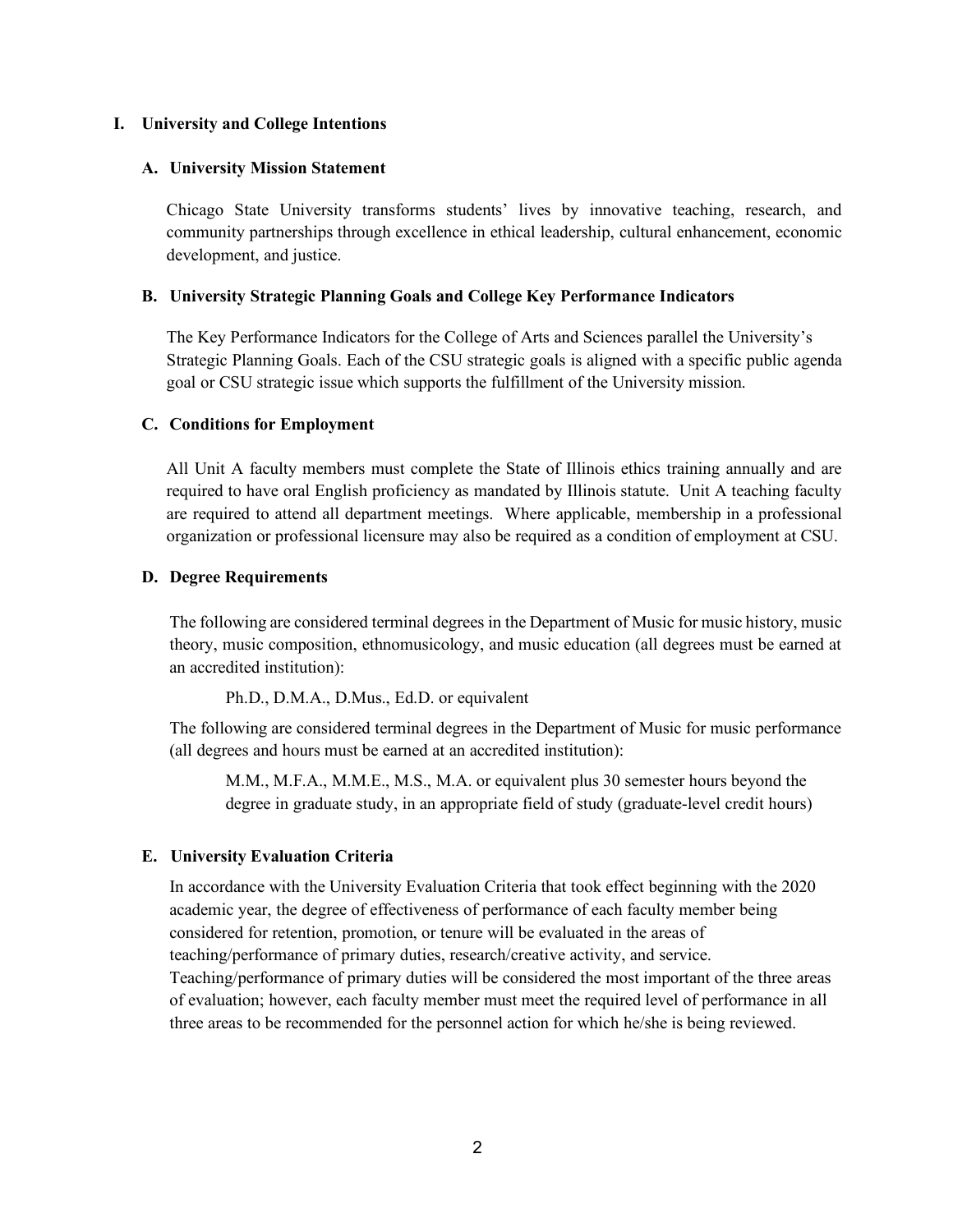#### **II. The Departmental Application of Criteria (DAC)**

#### **A. DAC Preamble**

The purpose of this document is to provide criteria to evaluate employee performance in three areas: teaching, research/creative activity, and service. The goal of evaluation is to ensure that Universityidentified standards of excellence are maintained in those three areas. The document is organized according to three sections, with each section representing an area of evaluation. Each section identifies the categories of accepted materials and activities, their relative importance, and the methods of evaluation.

#### **B. Disciplines for the Music DAC**

This DAC is for the Department of Music in the College of Arts and Sciences. Faculty members whose research/creative activities are interdisciplinary by nature may request to use DAC criteria from another department under consultation with the Music Departmental Personnel Committee (DPC).

#### **C. Evaluation Portfolio**

The evaluation portfolio is a collection of documentation submitted by the faculty member to substantiate performance in accordance with the DAC. Each portfolio will include a copy of the current Departmental Application of Criteria, a curriculum vitae, peer evaluations, student evaluations, instructional materials, evidence of teaching/primary duties, evidence of research/creative activities, evidence of service activities, and any other materials as set forth in the *Contract.* Below are guidelines for required materials included in the portfolio for retention, tenure, promotion, post-tenure review, and PAI.

- 1. Only include materials within the evaluation period, as stipulated in the *Contract*.
- 2. A letter of intent is the first item in the portfolio. It should clearly identify the purpose of the submission (i.e., Fourth-Year Retention, PAI) and should state if the faculty member is to be evaluated on a higher standard, such as promotion or tenure by exception. Preceding each area of evaluation (Teaching/Primary Duties, Research/Creative Activity, Service) is a summary or outline of supporting materials in the evaluation.
- 3. A table of contents is required.
- 4. The candidate should use the same headings and language found in the DAC for the three categories. There are divisions between each section of the portfolio.
- 5. The submission and review of portfolios are governed by a process set forth in the *Contract*. They must be submitted by the requisite deadlines and, once submitted, material may not be added or removed by the faculty in personnel action unless requested by the evaluators.
- 6. Submitted material shall not include personal information such as a social security number.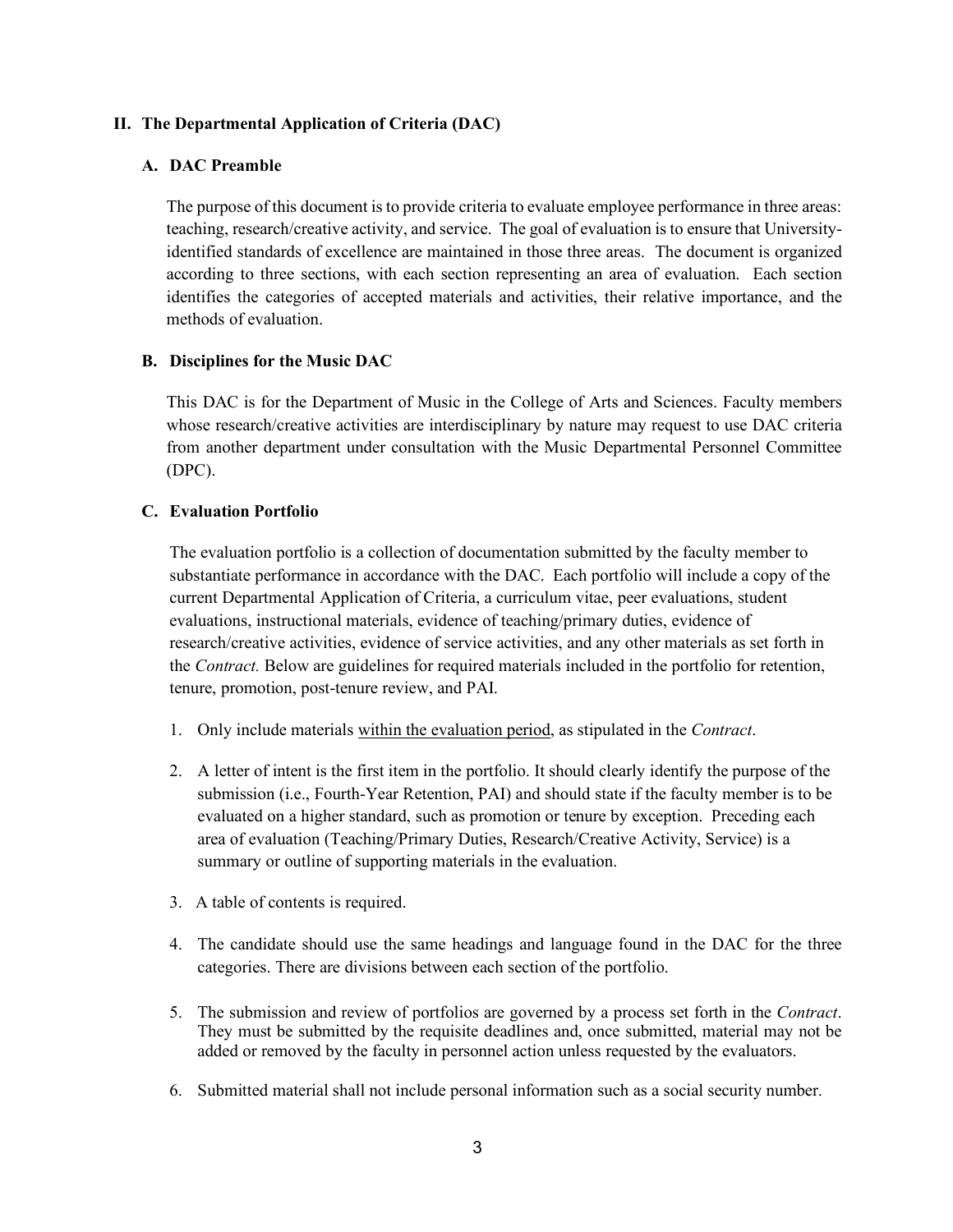7. Portfolios submitted for retention, tenure, post-tenure review, promotion and/or PAI, must include a summary of yearly faculty development activities. This summary may include activities that contribute to the areas of teaching/primary duties, research/creative activity, and/or service.

#### **III. Departmental Personnel Committee (DPC)**

#### **A. Purpose**

The purpose of a Department Personnel Committee shall be to review materials submitted by faculty members of the Department seeking retention, promotion, professional advancement, increase (PAI), or tenure and to provide recommendations in accordance with the DAC. The dates for each evaluation process are specified in the annual University evaluation timetable.

#### **B. Composition**

The composition of the DPC shall be tenured faculty members as well as tenure-track faculty members in their third probationary year and higher. If the Department of Music becomes a Music Program within a larger unified department, the Music Program will have a Personnel Committee consisting solely of tenure and tenure-track Music faculty members for the purpose of evaluation of retention, tenure, promotion, and PAI of Music faculty.

#### **IV. Evaluation Criteria for Unit A Faculty**

The degree of effectiveness of performance of each faculty member who is being considered for retention, tenure, promotion, PAI, or post-tenure review, shall be evaluated in the areas of teaching/performance of primary duties, research/creative activity, and service. The criteria by which these areas shall be evaluated are set forth in Sections V-VII of this document. Teaching/performance of primary duties is considered the most important of the three areas of evaluation as stipulated in *Contract* Article 19.3.a.1.

The Minimum Performance Requirements for Unit A faculty in each of the three areas of evaluation is shown in the table below for each personnel action. These Performance Requirements are as designated in the current *Contract* in Article 19.3.b.2. For a summary of the criteria for each Performance Requirement (Appropriate, Satisfactory, Exemplary, etc.), please see the expanded table on the following page.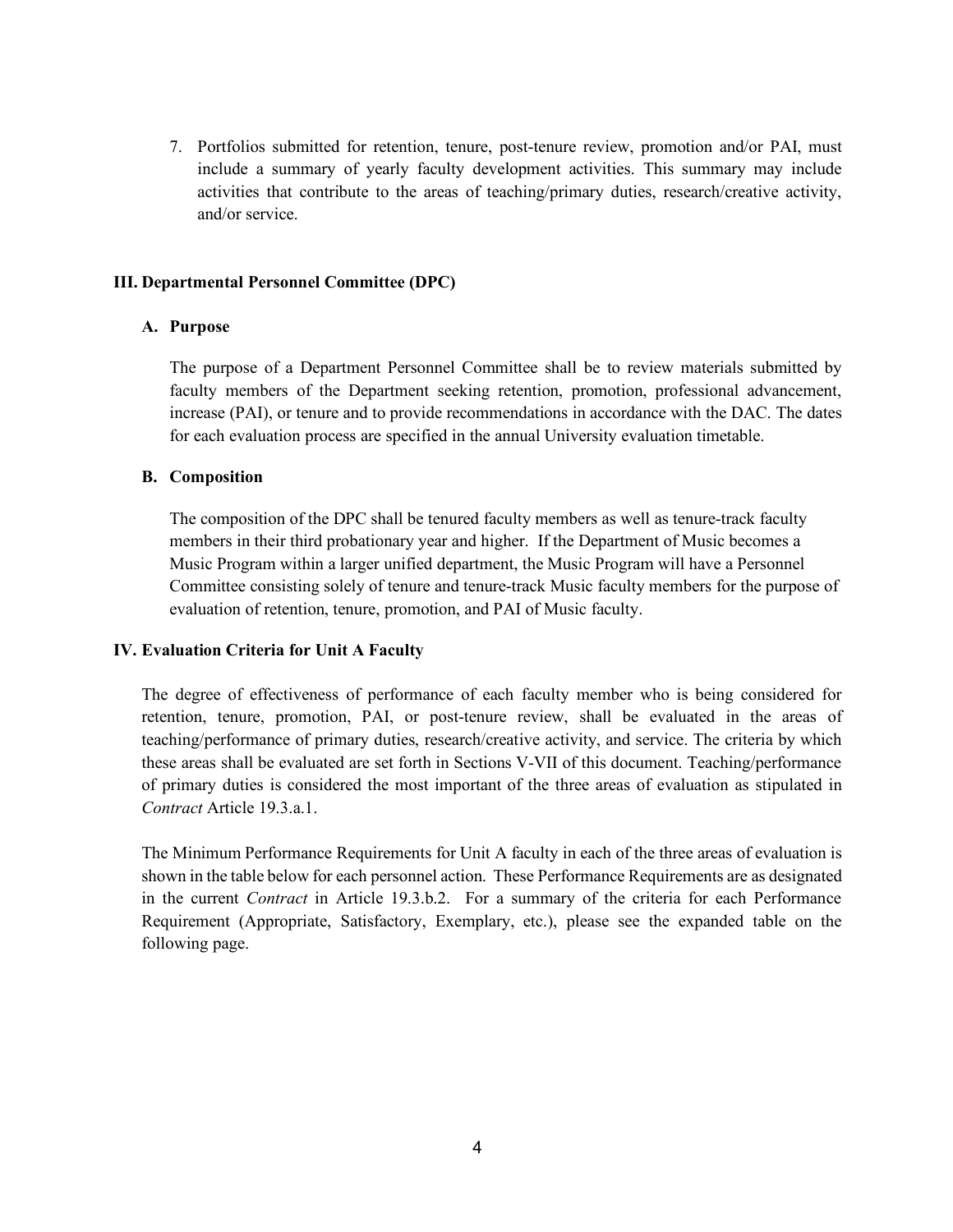| <b>Personnel Action</b> | Teaching/<br>Research/<br><b>Primary Duty</b><br><b>Creative Activity</b> |                                                          | <b>Service</b>       |
|-------------------------|---------------------------------------------------------------------------|----------------------------------------------------------|----------------------|
| First year retention    | Satisfactory                                                              | Appropriate                                              | Appropriate          |
| Second year retention   | Satisfactory<br>Satisfactory                                              |                                                          | Satisfactory         |
| Third year retention    | Effective                                                                 | <b>Highly Satisfactory</b><br><b>Highly Satisfactory</b> |                      |
| Fourth year retention   | Highly effective                                                          | Effective<br>Effective                                   |                      |
| Fifth year retention    | Significant                                                               | Highly effective<br>Highly effective                     |                      |
| Tenure                  | Superior                                                                  | Significant<br>Significant                               |                      |
| Associate Professor     | Significant<br>Superior                                                   |                                                          | Significant          |
| Professor               | Superior                                                                  | Superior<br>Superior                                     |                      |
| Post-Tenure Review      | Adequate/Exemplary                                                        | Adequate/Exemplary<br>Adequate/Exemplary                 |                      |
| PAI                     | Superior                                                                  | Superior/Significant                                     | Superior/Significant |

#### **Notes for the table on the following pages:**

- 1. Activity is defined as a unique function occurring within the evaluation period. For instance, maintaining an instrument room counts as one activity, even though there may be multiple instrument rooms. However, in multiple-year evaluations, instrument room maintenance can be counted once for each year that it was performed.
- 2. Activities in the table are organized on a hierarchy of value labeled as A or B and are coupled with numbers to identify a specific classification of activity to be evaluated.
- 3. Materials in a higher category can be used as substitutes for lower requirements (where applicable and appropriate, in consultation with the DPC) but shall not diminish the quantity required.
- 4. "(2) A1" indicates 2 A1 activities are required during the evaluation period. "(3) A2/B1" indicates that any combination of A2 plus B1 activities totaling three is required.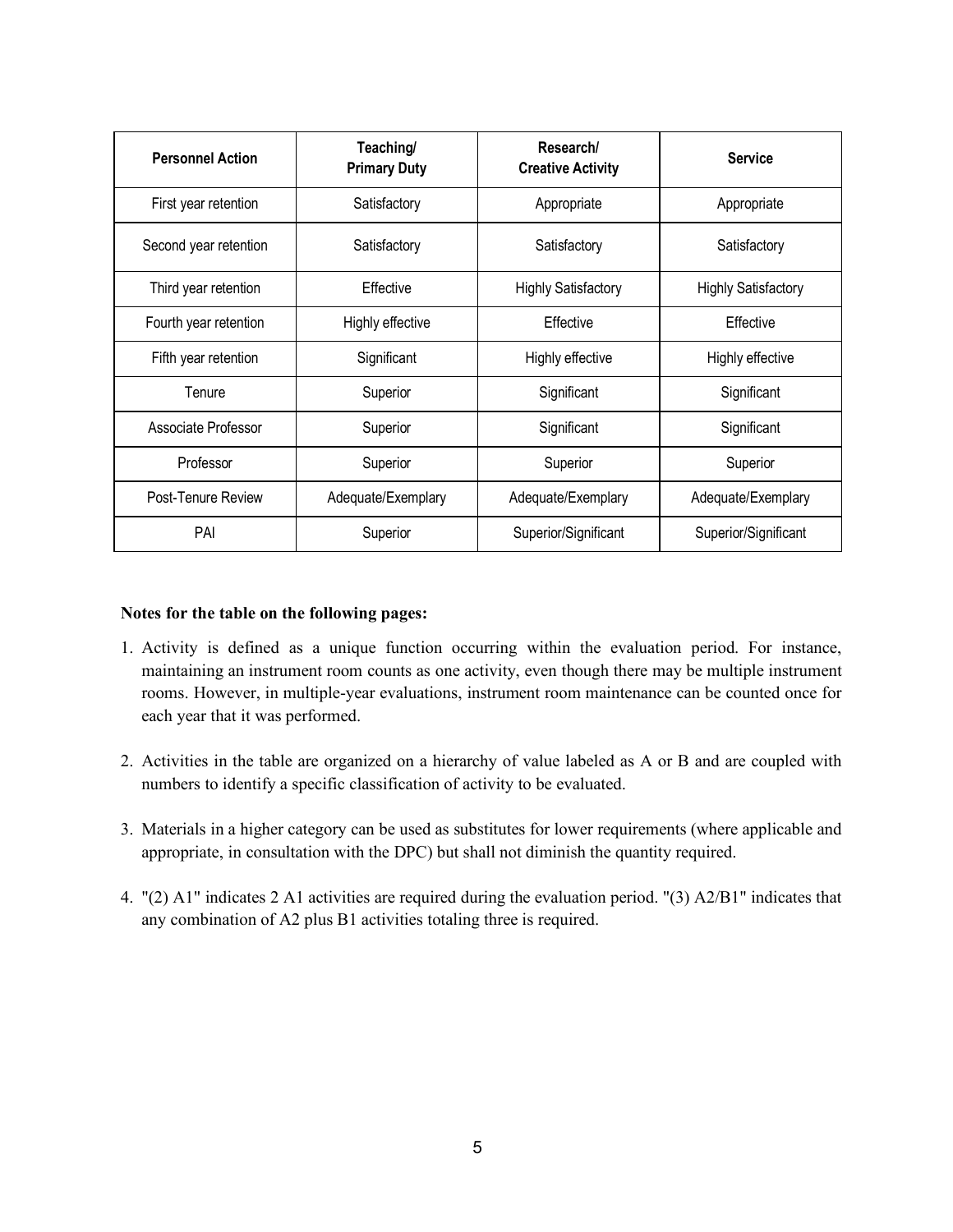| <b>Personnel Action</b>                    | <b>Teaching/Primary Duties</b>                                                                               | <b>Research/Creative Activity</b>                                                                          | <b>Service</b>                                                                                                                                             |
|--------------------------------------------|--------------------------------------------------------------------------------------------------------------|------------------------------------------------------------------------------------------------------------|------------------------------------------------------------------------------------------------------------------------------------------------------------|
| First Year<br>Retention                    | Satisfactory rating for A.a<br>plus (1) additional A activity plus<br>(1) B activity (if applicable)         | Appropriate rating<br>$(1)$ A1                                                                             | Appropriate rating<br>$(1)$ A1, plus<br>(1) additional B1, C1, or D1                                                                                       |
| Second Year<br>Retention                   | Satisfactory rating for A.a<br>plus (1) additional A activity plus<br>(1) B activity (if applicable)         | Satisfactory rating<br>$(3)$ A1                                                                            | Satisfactory rating<br>$(2)$ A1, plus<br>$(1)$ B1, plus<br>(1) additional A1, B1, C1, or D1.                                                               |
| <b>Third Year</b><br>Retention             | Effective rating for A.a<br>plus (2) additional A activities plus<br>(2) B activities (if applicable)        | Highly satisfactory rating<br>$(3)$ A1, plus<br>$(2)$ A2/B1                                                | Highly satisfactory rating<br>$(2)$ A1, plus<br>$(2)$ B1, plus<br>(2) additional A1, B1, C1, or D1, plus<br>(1) A2, B2, C2, or D2.                         |
| Fourth Year<br>Retention                   | Highly effective rating for A.a<br>plus (3) additional A activities plus<br>(2) B activities (if applicable) | <b>Effective rating</b><br>(3) A2/B1, plus<br>$(1)$ B1                                                     | <b>Effective rating</b><br>$(2)$ A1, plus<br>$(2)$ B1, plus<br>(2) additional A1, B1, C1, or D1, plus<br>(1) A2, B2, C2, or D2                             |
| Fifth Year<br>Retention                    | Significant rating for A.a<br>plus (4) additional A activities plus<br>(2) B activities (if applicable)      | Highly effective rating<br>(2) A2/B1, plus<br>(1) B2                                                       | Highly effective rating<br>$(2)$ A1, plus<br>(2) additional A1, B1, C1, or D1, plus<br>(2) A2, B2, C2, or D2                                               |
| Tenure                                     | Superior rating for A.a<br>plus (9) additional A activities plus<br>(6) B activities (if applicable)         | Significant rating<br>(7) A2/B1, plus<br>$(3)$ B1, plus<br>$(1)$ B2, OR $(1)$ B3                           | Significant rating<br>(10) A1, plus<br>(17) additional activities within in at<br>least 2 of the 3 groups B1, C1, and<br>D1, plus<br>(4) A2, B2, C2, or D2 |
| <b>Promotion/PAI</b>                       | <b>Teaching/Primary Duties</b>                                                                               | <b>Research/Creative Activity</b>                                                                          | <b>Service</b>                                                                                                                                             |
| Promotion to<br><b>Assistant Professor</b> | Highly effective rating for A.a<br>plus (3) additional A activities plus<br>(2) B activities (if applicable) | Satisfactory rating<br>(4) A1/B2, plus<br>$(2)$ B1, plus<br>$(1)$ B <sub>2</sub> , OR $(1)$ B <sub>3</sub> | Satisfactory rating<br>$(4)$ A1, plus<br>(2) A1, B1, C1, or D1                                                                                             |
| Promotion to<br>Associate Professor        | Superior rating for A.a<br>plus (9) additional A activities plus<br>(6) B activities (if applicable)         | Significant rating<br>(7) A2/B1, plus<br>$(3)$ B1, plus<br>$(1)$ B2, OR $(1)$ B3                           | Significant rating<br>$(10)$ A1, plus<br>(17) additional activities within at least<br>2 of the 3 groups B, C, and D, plus<br>(4) A2, B2, C2, or D2        |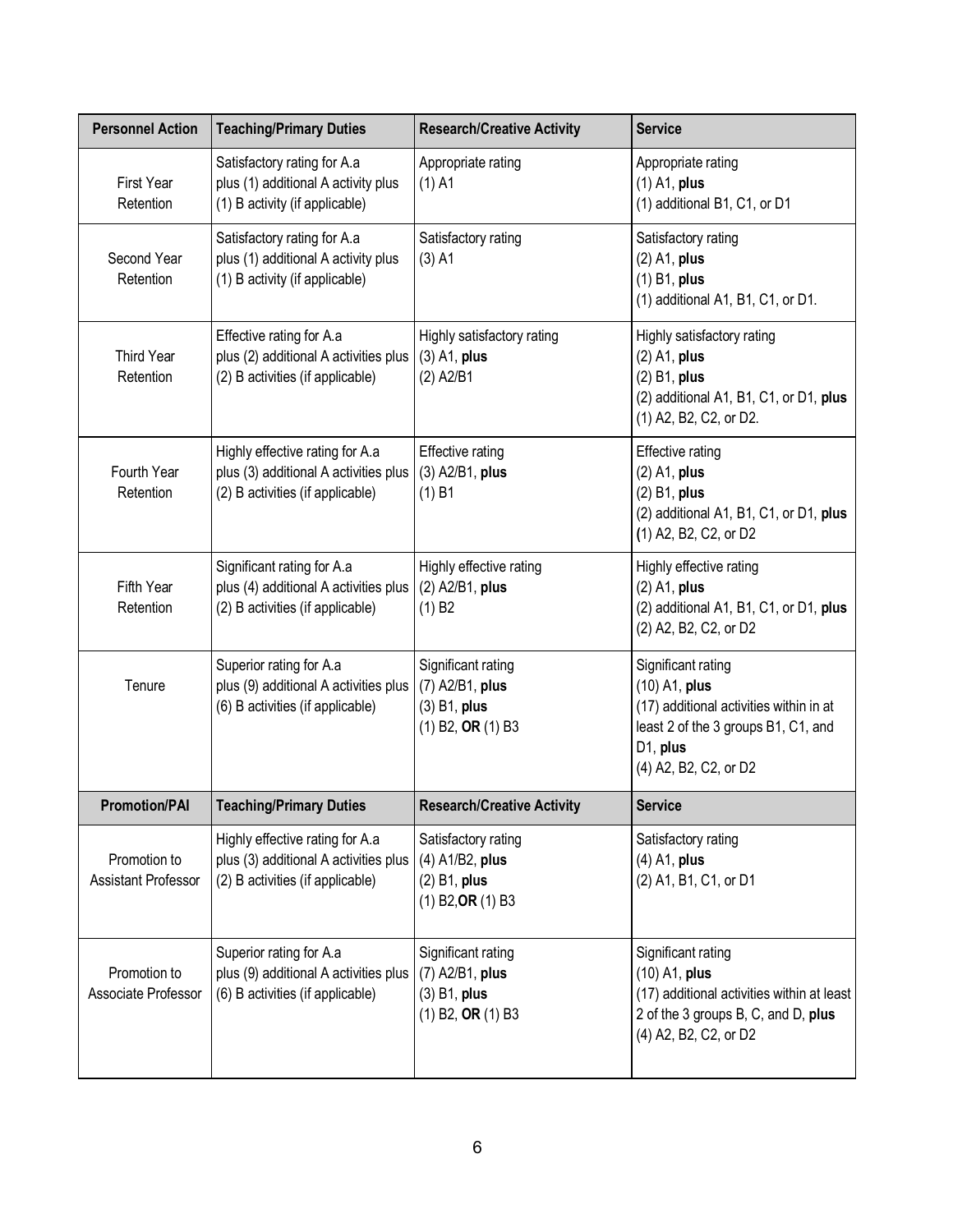| Promotion to<br>Professor                                                                                                                                             | Superior rating for A.a<br>plus (11) additional A activities<br>plus (8) B activities (if applicable)              | Superior rating<br>(8) A2/B1, plus<br>$(4)$ B1, plus<br>$(1)$ B2, OR $(1)$ B3                                               | Superior rating<br>(10) A1, plus<br>(20) additional activities within at least<br>2 of the 3 groups B, C, and D, plus<br>(7) A2, B2, C2, D2 |
|-----------------------------------------------------------------------------------------------------------------------------------------------------------------------|--------------------------------------------------------------------------------------------------------------------|-----------------------------------------------------------------------------------------------------------------------------|---------------------------------------------------------------------------------------------------------------------------------------------|
| PAI                                                                                                                                                                   | Superior rating for A.a<br>plus (11) additional A activities<br>plus (8) B activities (if applicable)              | Significant or Superior rating<br>(see above to mirror either<br>Promotion to Associate Prof. or<br>Promotion to Professor) | Significant or Superior rating<br>(see above to mirror either Promotion<br>to Associate Prof. or Promotion to<br>Professor)                 |
| <b>Post Tenure Review</b>                                                                                                                                             | <b>Teaching/Primary Duties</b>                                                                                     | <b>Research/Creative Activity</b>                                                                                           | <b>Service</b>                                                                                                                              |
| Adequate                                                                                                                                                              | Effective rating for A.a, plus<br>(1) additional A activity, plus<br>(1) additional B activity<br>(if applicable)  | $(2)$ A1, plus<br>(1) B1/A2                                                                                                 | $(1)$ A1/A2, OR<br>(1) B1                                                                                                                   |
| Exemplary                                                                                                                                                             | Superior rating for A.a<br>plus (4) additional A activities plus<br>(2) additional B activities (if<br>applicable) | (2) B1/A2, plus<br>$(1)$ B2,<br><b>OR</b><br>(2) B3                                                                         | $(1)$ A1/A2, plus<br>$(1)$ B1, plus<br>(1) C1/D1, plus<br>2 Additional A1, B1, C1, or D1                                                    |
| <b>Tenure/Promotion</b><br>by Exceptionality                                                                                                                          | <b>Teaching/Primary Duties</b>                                                                                     | <b>Research/Creative Act.</b>                                                                                               | <b>Service</b>                                                                                                                              |
| Tenure,<br>Exceptionality<br>*one of the three<br>areas may be as<br>stipulated for normal<br>tenure*, two must be<br>from the following:                             | Superior Rating for A.a<br>plus (15) additional A activities<br>plus (9) B activities (if applicable)              | (10) A2/B1<br>plus<br>$(5)$ B1<br>plus<br>$(2)$ B <sub>2</sub> , O <sub>R</sub><br>$(1)$ B3                                 | $(15)$ A1<br>plus<br>(23) additional activities within in at<br>least 2 of the 3 groups B, C, and D,<br>plus<br>(7) A2, B2, C2, or D2       |
| Promotion to<br>Associate Prof.,<br>Exceptionality<br>*one of the three<br>areas may be as<br>stipulated for normal<br>promotion*, two must<br>be from the following: | Superior rating for A.a<br>plus (14) additional A activities<br>plus (9) B activities (if applicable)              | (12) A2/B1<br>plus<br>$(5)$ B1<br>plus<br>$(2)$ B2, OR<br>$(1)$ B3                                                          | $(16)$ A1<br>plus<br>(25) additional activities in at least 2<br>of the 3 groups B, C, and D, plus<br>(7) A2, B2, C2, or D2                 |
| Promotion to<br>Professor,<br>Exceptionality<br>*one of the three<br>areas may be as<br>stipulated for normal<br>promotion*, two must<br>be from the following:       | Superior rating for A.a<br>plus (17) additional A activities<br>plus (13) B activities (if applicable)             | (14) A2/B1<br>plus<br>$(6)$ B1<br>plus<br>$(2)$ B <sub>2</sub> , O <sub>R</sub><br>$(1)$ B3                                 | $(17)$ A1<br>plus<br>(27) additional activities in at least 2<br>of the 3 groupsB1, C1, and D1, plus<br>(12) A2, B2, C2, D2                 |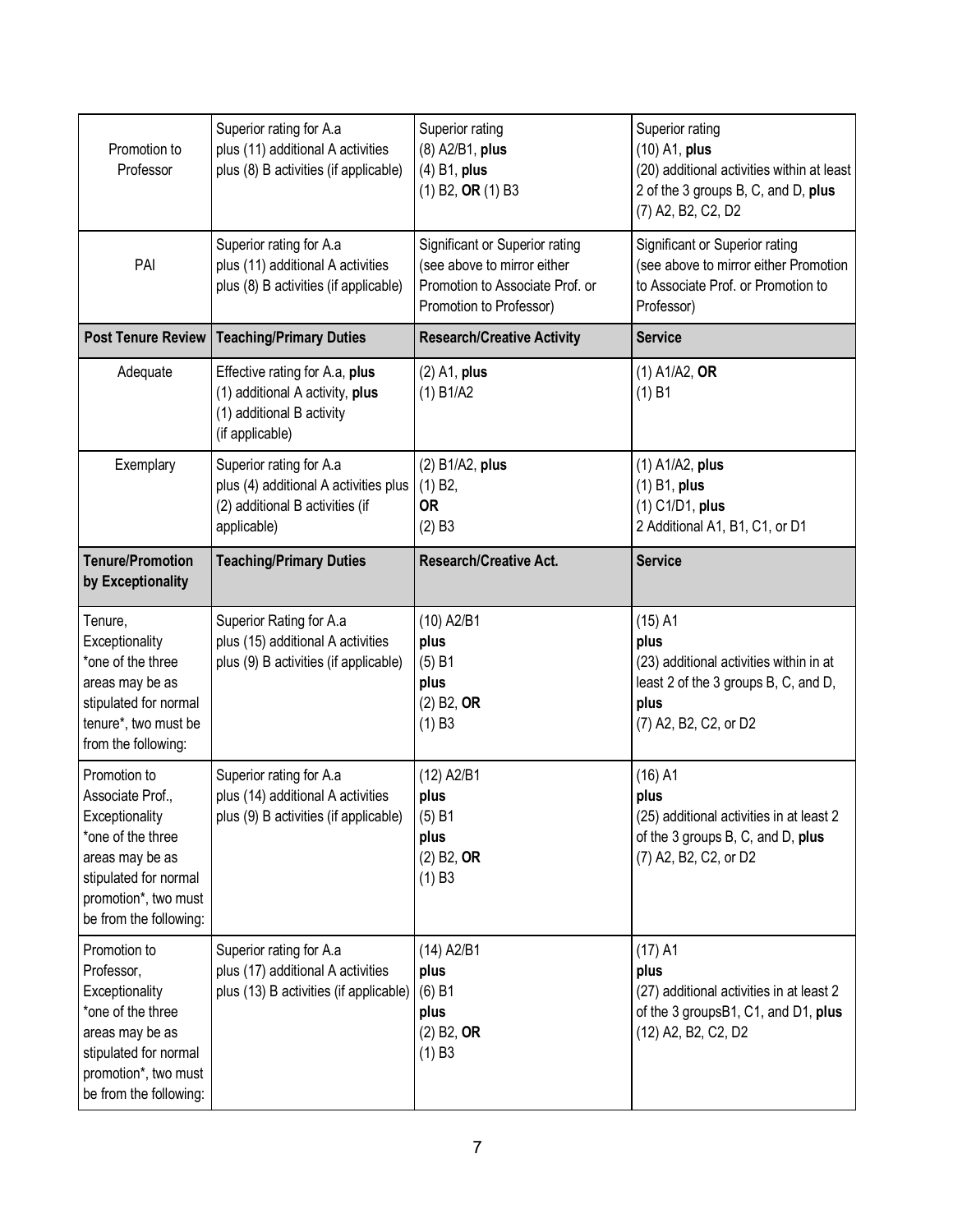# **V. Categories of Materials and Activities, Relative Importance, and Methods of Evaluation for Teaching /Performance of Primary Duties**

A record of all teaching and teaching-related activities, supporting evidence, and a listing of workloads (courses and primary duties) by semester is required. Evidence shall include how the candidate meets the established criteria, how (when applicable) assessment results have led to changes in courses, and how faculty-developed activities and initiatives have improved teaching.

The two aspects of the category Teaching/Performance of Primary Duties are to be weighted in their evaluation in proportion to the assignment of CUEs on the faculty workload listing (by semester). Because each of these aspects is quite different, the categories, their importance, the criteria, and guidelines for each will be covered in two parallel sections organized according to the following designations: **A. Teaching** and **B. Performance of Primary Duties**. The teaching section is first, and the performance of primary duties follows immediately after, and before the research/creative activities. The materials required to meet the performance standard for each section are listed below.

# **V. TEACHING/PRIMARY DUTIES CATEGORIES**

| A. TEACHING                                     | <b>B. PRIMARY DUTIES</b>                            |  |
|-------------------------------------------------|-----------------------------------------------------|--|
| a. Classroom performance                        | a. Primary duty performance                         |  |
| b. Other teaching-related duties                | b. Other primary duty related activities            |  |
| c. Curriculum development and revision          | c. Program development and enhancement              |  |
| d. Professional development related to teaching | d. Professional development related to primary duty |  |

#### **Teaching Materials to be Evaluated for Type A Categories**

| A Activities                | <b>Materials to be Evaluated</b>                                                                                                                                                                                                                                                                                                                                                                                                                                                                                                                                                                                                                                                                                                                                    |
|-----------------------------|---------------------------------------------------------------------------------------------------------------------------------------------------------------------------------------------------------------------------------------------------------------------------------------------------------------------------------------------------------------------------------------------------------------------------------------------------------------------------------------------------------------------------------------------------------------------------------------------------------------------------------------------------------------------------------------------------------------------------------------------------------------------|
| a. Classroom<br>performance | 1. Course load/primary duties listed by semester.<br>2. All peer and chair evaluations during the evaluation period.<br>3. Summary of student evaluations for each course evaluated during the review period. This<br>includes online and hybrid courses.<br>4. The course syllabus<br>5. Evidence of participation in required assessment activities.<br>6. Additional materials including:<br>Quizzes/exams, handouts, study guides, assignments, graded or ungraded student assignments,<br>signed statements relating to teaching performance, evidence of teaching awards, materials from<br>tutoring or help sessions, evidence of participation in the academic early warnings, results in<br>general education, other relevant materials not covered above. |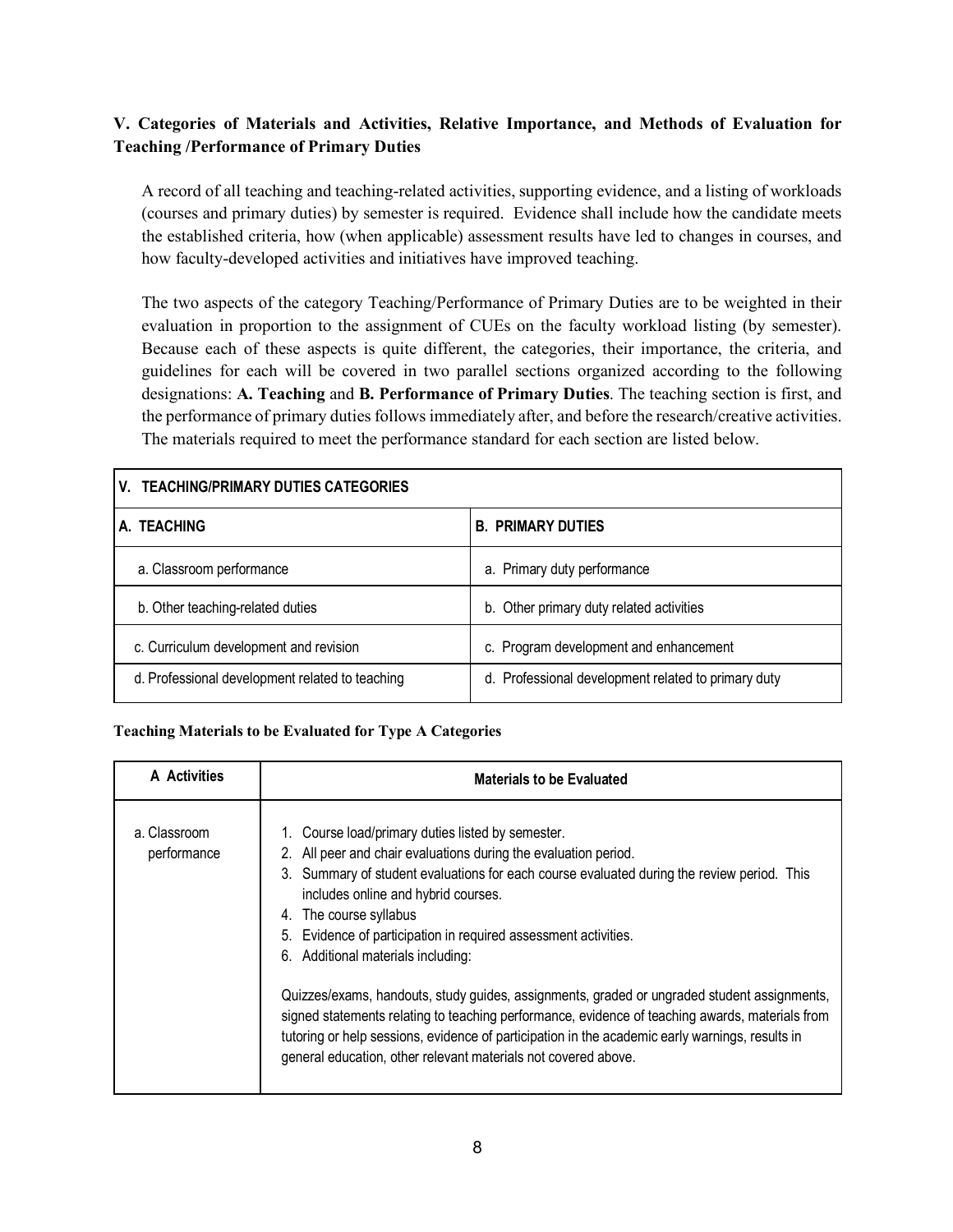| b. Other teaching<br>related activities                       | 1. Evidence of training students in research/creative activities.<br>Evidence of training students as teaching assistants.<br>2.<br>Evidence of student mentoring.<br>3.<br>Evidence of assisting with study groups/tutoring groups.<br>4.<br>Evidence of observing student teaching candidates.<br>5.<br>engaging in outside activities with students<br>6.<br>coordination of guest speakers to courses |
|---------------------------------------------------------------|-----------------------------------------------------------------------------------------------------------------------------------------------------------------------------------------------------------------------------------------------------------------------------------------------------------------------------------------------------------------------------------------------------------|
| c. Curriculum<br>development and<br>revision                  | 1. Original instructional materials such as homework problems, novel/original learning aids, and<br>new hands-on activities.<br>2. Updates to lecture material.<br>3. Evidence of efforts to develop new courses, update existing courses, or change/enhance a<br>program's curriculum.                                                                                                                   |
| d. Professional<br>development for<br>teaching<br>improvement | 1. A summary of participation in professional development activities that contribute to course<br>development and improvement of teaching.                                                                                                                                                                                                                                                                |

#### **Relative Importance of Teaching (A) Activities and Methods of Evaluation**

For all teaching faculty, the evaluation of classroom performance is the most significant activity. Evaluation of a candidate's teaching will include consideration of the candidate's effectiveness in the following areas: execution of assigned responsibilities; command of the subject matter or discipline; and ability to organize and analyze and present material clearly and effectively. Below are specific instructions regarding the evaluation of A activities:

#### *Course Syllabi*

Syllabi for every course taught within the evaluation period shall be included in each faculty portfolio. Each syllabus is expected to clearly define the following: course description; course objectives/outcomes; assessment methods; the name of the text and other required materials; instructor's name, phone number, e-mail address, office location, and office hours; class meeting time and location; a calendar of activities for the course; ADA statement; material to be covered in the course; policies concerning attendance and tardiness; grading standards, frequency and relative weights of exams, quizzes, homework, papers, and other materials; and link to the University student evaluation site http://www.csu.edu/course-eval. In addition, it is expected that syllabi will be professionally produced with a minimum of spelling, grammatical or typographical errors, that all instructions and conditions are internally consistent, and that the course content and prerequisites reflect the catalog description. All syllabi will be in the format that is recommended by the University and will include items required for specific accrediting agencies when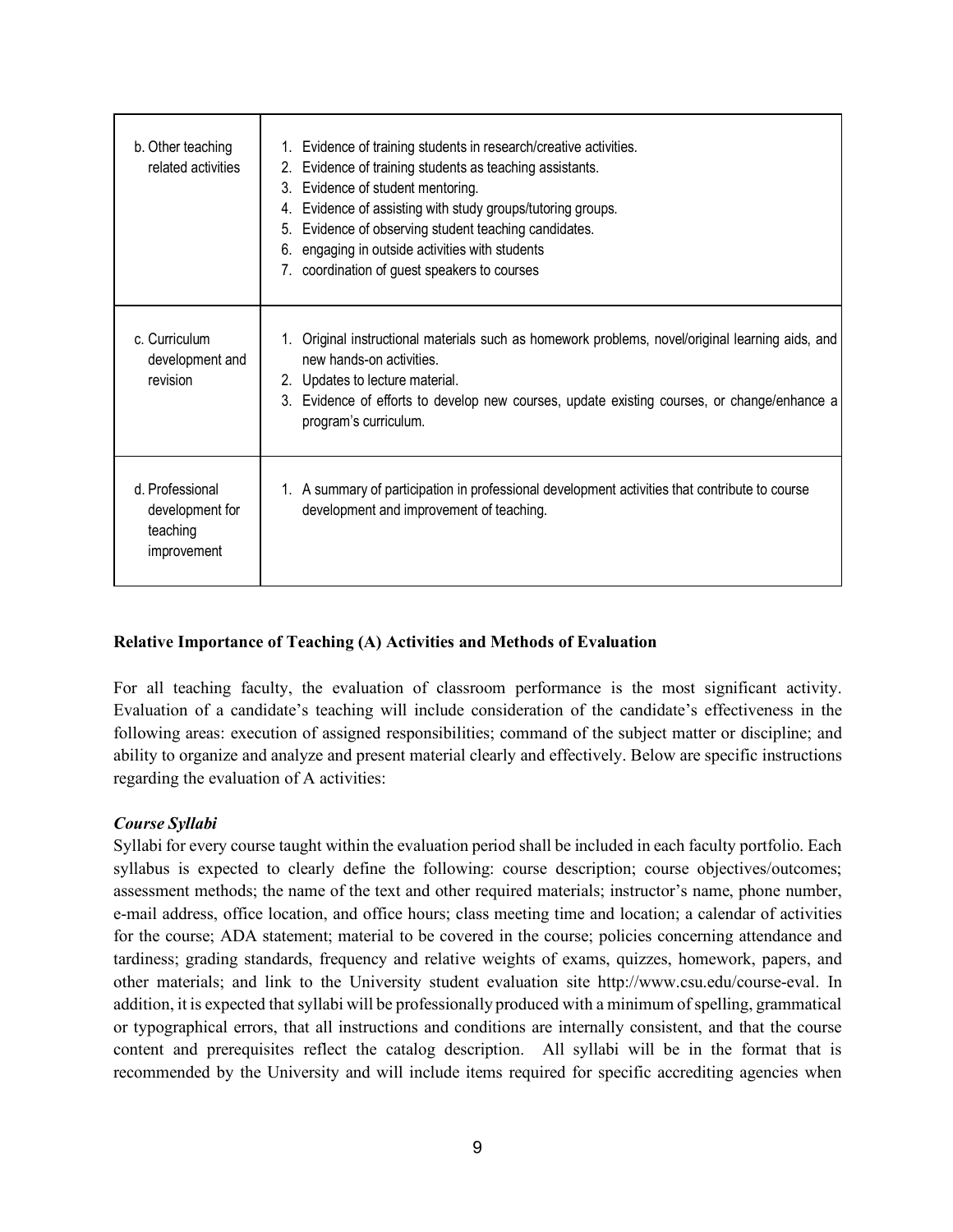appropriate. For courses where a 4000-level class meets with a 5000-level class, it is expected that the two classes will have different syllabi, different learning outcomes, and different assessment measures.

#### *Course Materials*

Representative exams, quizzes, and other materials submitted for evaluation are expected to reflect the following qualities: balanced coverage of the assigned material, questions which are clearly stated, questions which are appropriate for the level of the course, a length which is appropriate for the time allotted, and a minimum of spelling, grammatical or typographical errors. Materials submitted will be evaluated regarding their value in assisting student learning, their originality, and their appropriateness for the course. Regular revisions and updates to course materials shall be valued more than repetitive, unrevised materials over a multiple-year period.

#### *Student Evaluations*

Faculty members teaching course sections with more than ten students shall give all students the opportunity to evaluate their teaching effectiveness through the student evaluations provided online in the manner conducted by the administration.

The faculty member will use the methods designated in Department of Music meetings to facilitate student evaluations effectively. The results of these evaluations will be provided to the faculty member only after the course grade has been submitted. The faculty member will include all completed evaluations for each course in their portfolio.

The following numerical system will determine the rating of student evaluations in the aggregate:

| Satisfactory: $2.25 - 2.74$     |                          |
|---------------------------------|--------------------------|
|                                 | Effective: $2.75 - 3.24$ |
| Highly Effective: $3.25 - 3.74$ |                          |
| Significant: $3.75 - 4.24$      |                          |
|                                 | Superior: $4.25 - 5.00$  |

When considering student evaluations, attention will be given to the nature of the class being evaluated (music major course, private instruction, ensemble, general education, etc.). In examining the student evaluation results, the DPC will consider the differences in course characteristics. Faculty members may demonstrate a greater proficiency in some areas than they do in other areas. For example, faculty members may teach a course outside the area of expertise; evaluations in courses directly tied to the faculty member's background may be more heavily weighted at the discretion of the DPC.

#### *Teaching Assessment Activities*

Assessment instruments may be required for some courses as designated by the department. Faculty administering such instruments must compile the results and return them to the Assessment Coordinator on a timely basis. Effectiveness will be measured by the quality of reports submitted for evaluation.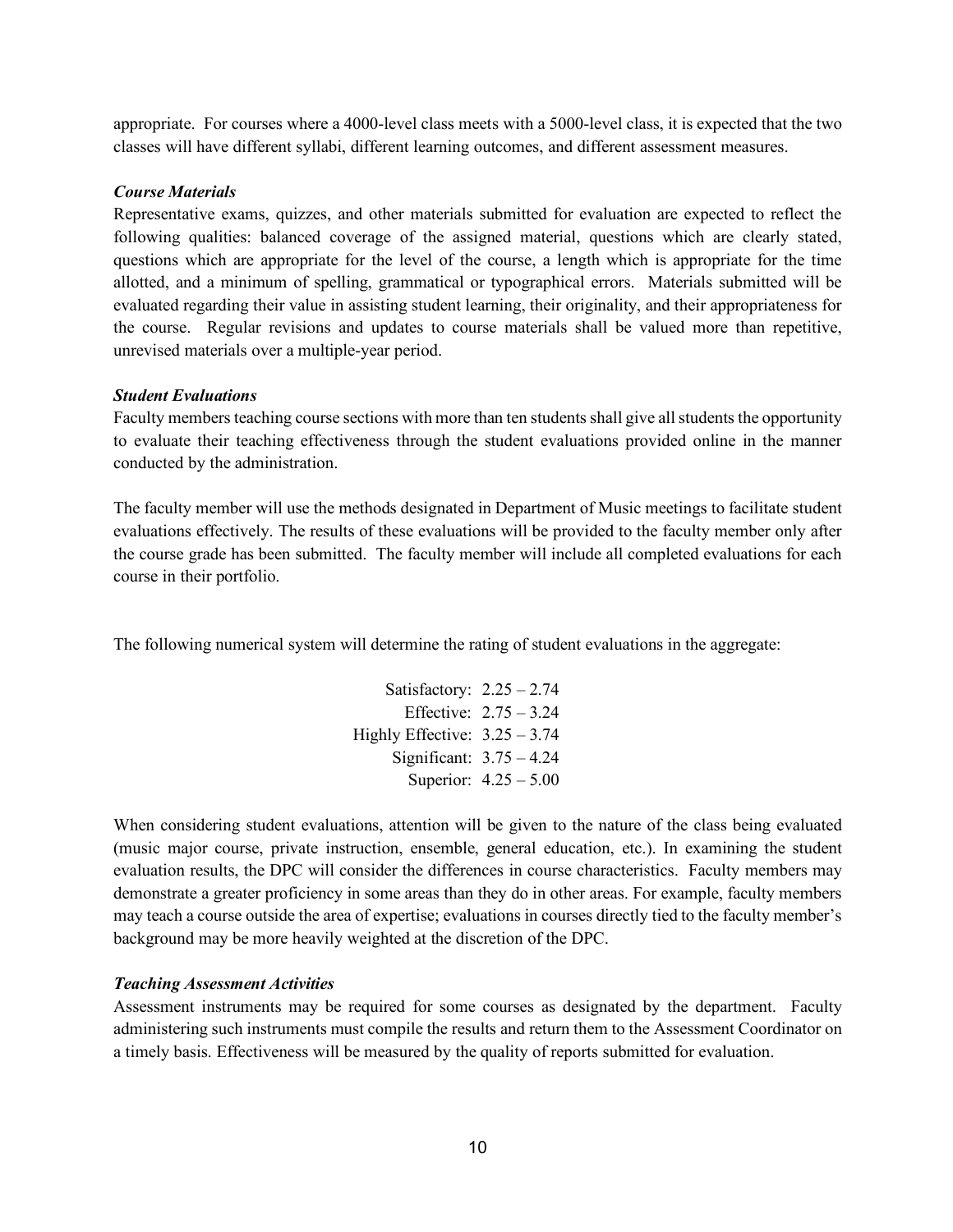#### *Peer/Chairperson Classroom Visitations*

Two peer teaching observations will be required. One evaluator will be selected by the DPC from its membership to most closely represent expertise in the area of teaching to be evaluated. In consultation with the DPC, the second evaluator will be selected by the faculty member being evaluated. It is preferred that evaluators be at a higher rank than the faculty member under review. However, considerations will be given to an evaluator's area of expertise.

One chairperson evaluation will be required. The chairperson will schedule a teaching observation with the candidate at a mutually agreed upon time.

For post-tenure review, a classroom teaching visitation by the chair is required for every two-year evaluation period.

When possible, it is preferred that teaching observations be scheduled at least two weeks in advance of the observation.

A faculty member being evaluated in the area of musicology/music history may include teaching observations from members of the University history or art history faculties; a faculty member being evaluated in the area of world music/ethnomusicology may include teaching observations from members of the University anthropology or geography faculties; and faculty members being evaluated in the area of music education may include teaching observations from members of the College of Education faculty. One of the teaching observations may be from an evaluator outside the DPC.

The evaluators will each provide a written summary of her/his observations using the standard form adopted by the DPC. These evaluations will be given to the chairperson of the DPC, the faculty member being evaluated, and members of the DPC prior to the evaluation meeting.

# *Curriculum Revision and Development (A.c)*

These activities include, but are not limited to: new course development, new instructional material development and new option development. Effectiveness as measured by adoption and implementation of the proposed courses and options should be documented.

# *Professional Development Activities for Teaching Improvement (A.d)*

Activities include but are not limited to: participation in short courses, conferences and workshops, attainment of additional degrees, sabbaticals, fellowships, and other teaching-related, educational experiences. Documentation of participation must be provided for consideration.

The three **most important** criteria for evaluation of teaching effectiveness are in the following order:

- 1) Classroom (peer) observations
- 2) Instructional materials (including syllabi)
- 3) Student evaluations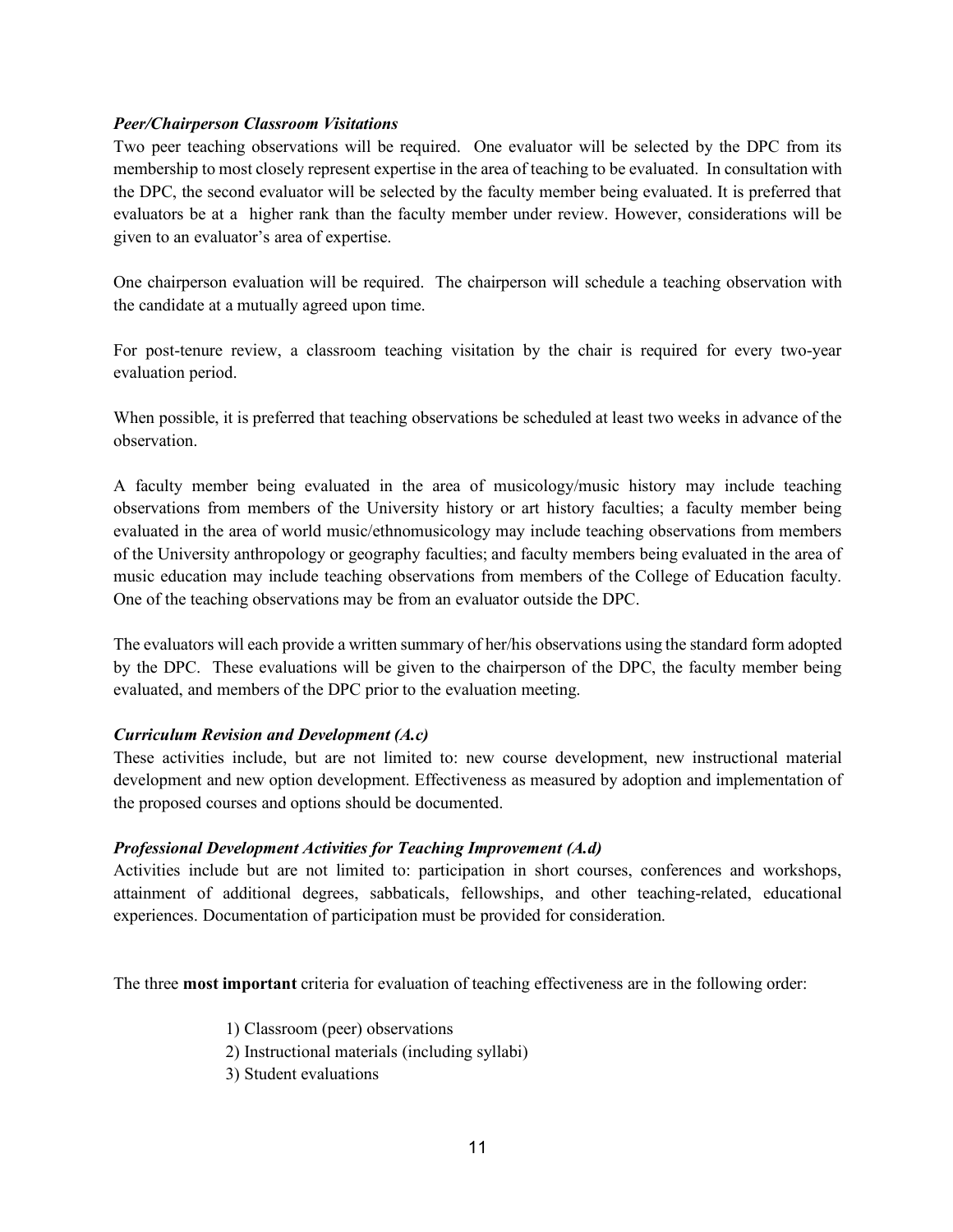#### **Primary Duty Materials to be Evaluated for Type B Categories**

| <b>Types of B Activities</b> |                                                          | <b>Materials to be Evaluated</b>                                                                                                                                                                                                      |
|------------------------------|----------------------------------------------------------|---------------------------------------------------------------------------------------------------------------------------------------------------------------------------------------------------------------------------------------|
| a.                           | Research Release Time                                    | Synopsis of activities related to the primary duty.<br>1.<br>2 <sub>1</sub><br>Letter of evaluation.                                                                                                                                  |
| b.                           | Program Coordinator or<br>Administrative Release<br>Time | Synopsis of activities related to the primary duty.<br>1.<br>2.<br>Letter of evaluation.                                                                                                                                              |
| C.                           | Academic Release Time                                    | Synopsis of activities related to the primary duty.<br>1.<br>2.<br>Letter of evaluation.                                                                                                                                              |
| $d_{-}$                      | <b>Assessment Release</b><br>Time                        | Synopsis of activities related to the primary duty.<br>1.<br>2.<br>Representative assessment reports.<br>3.<br>Evidence of attendance at assessment meetings.<br>$4_{-}$<br>Letter of evaluation.                                     |
| e.                           | Advising Release Time                                    | 1.<br>Synopsis of activities related to the primary duty.<br>Summary of completed advisor surveys (where<br>2.<br>available).<br>3.<br>Evidence of activities related to the primary duty.<br>$\overline{4}$<br>Letter of evaluation. |
| f.                           | Other Type of Release<br>Time                            | Synopsis of activities related to the primary duty.<br>1.<br>2.<br>Letter of evaluation.                                                                                                                                              |

#### **Relative Importance of Primary Duty (B) Activities and Methods of Evaluation**

The acquisition of resources, activities directed at program improvement and other professional development activities that are associated with these activities must be evaluated. Compensated duties or other activities where release time has been provided do not diminish the importance of direct instructional activities but should be viewed as significant in accord with one's professional development and the mission of the University. Below are specific instructions regarding the evaluation of B activities: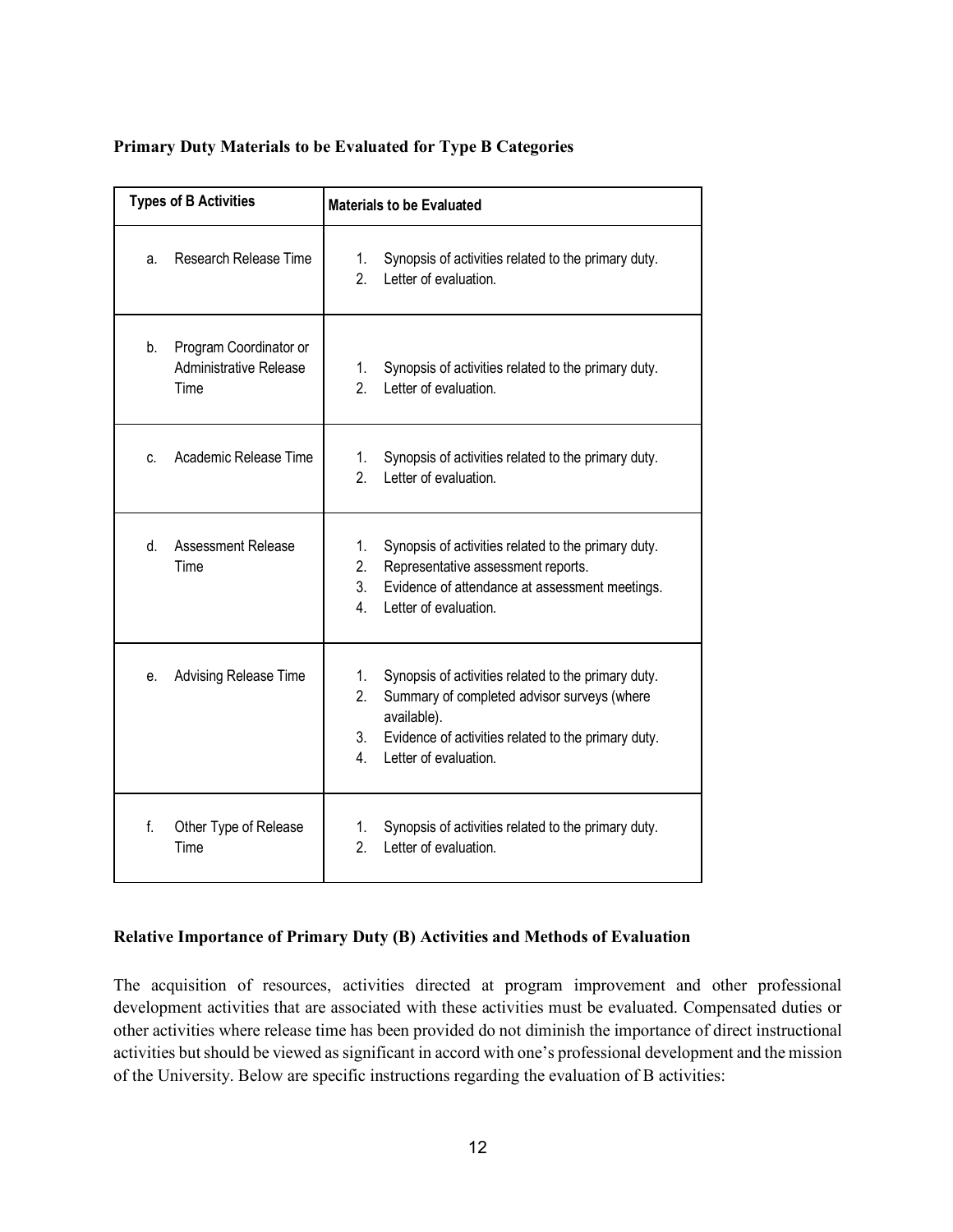#### *Letters of Evaluation*

A letter of evaluation for each primary duty should include a statement of assigned duties, a listing of goals and objectives for the release time, and an assessment of the faculty's member performance of the duty. An evaluation should be completed and included in the portfolio by the direct supervisor of the activity for whom reassigned time has been provided. For activities spanning multiple years, only one letter of evaluation for each activity is required. If the direct supervisor of the activity is the chairperson, the chairperson may include their evaluation of the primary duty in their overall narrative of the candidate.

#### *Synopsis of Activities Related to the Primary Duty*

Documentation of attendance at activities related to the assigned primary duties is required. Additional documentation includes: the maintenance of appropriate and accessible records, copies of progress reports submitted, attendance at workshops, training courses, or other development programs related to the primary duty. If release time has been granted for research, then a narrative summary of the research performed must be included in this section even if details of the conduct and product of research is reported in the research section. If release time has been granted for being a program coordinator, then the results of being a program coordinator may still be reported in the service section.

#### *Program Improvement/Acquisition of Resources*

Significant improvements to a program and/or acquisition of resources to improve a primary duty activity should be documented and explained (example: an advisor develops a method for improving the quality and efficiency of advising).

#### *Professional Development for Program Improvement*

These activities include but are not limited to: participation in short courses, conferences and workshops, and other programs related to professional development in the area of expertise of the candidate. Documentation of participation in professional development activities must be provided for consideration to be given in the portfolio.

# **VI. Categories of Materials and Activities, Relative Importance, and Methods of Evaluation for Research /Creative Activities**

Faculty members shall not be restricted or limited in areas in which they engage in scholarly activities if there is a demonstrable relationship between the faculty member's research and her/his areas of expertise. This includes the relationship by both academic and performance-based faculty members. "The creative production and professional work of performers, composers, and other applied faculty should be accepted as equivalent to scholarly publication or research as a criterion for appointment and advancement in all institutions." (*National Association of Schools of Music Handbook,* p. 59). Academic and performance-based faculty are encouraged to become involved in a variety of scholarly activities to enhance their abilities as instructors at the university level. Professional performance and related activities are encouraged, but when submitted for evaluation for a personnel action, they should be presented in a manner that clearly exemplifies how each activity relates to advancement of an academic profession.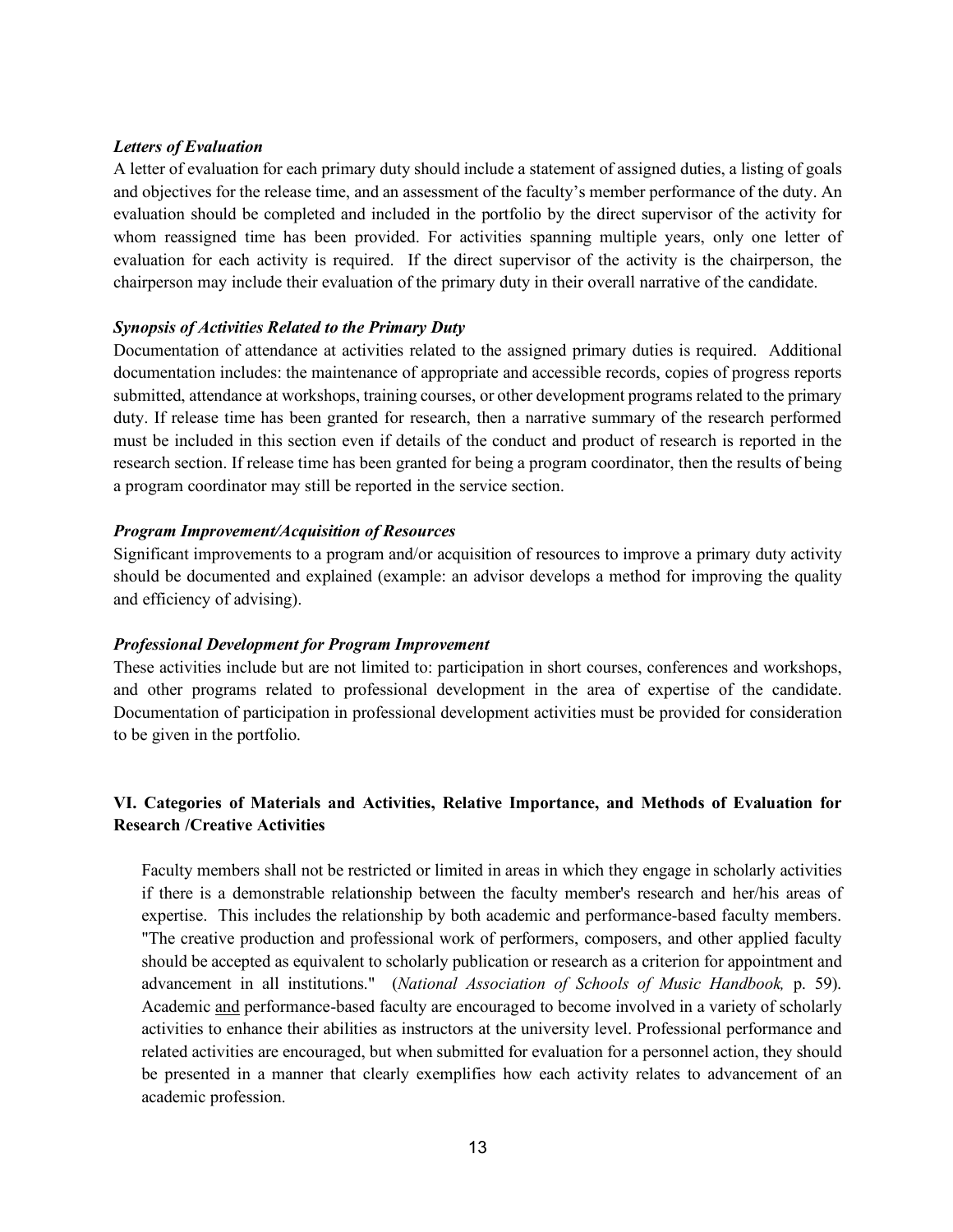Relative Importance – Professors Seeking Professional Advancement Increases (PAI), Tenured Candidates Seeking Promotion, and Tenure-Track Candidates seeking retention: The most significant criterion for evaluation shall be evidence that the faculty member is active and engaged in his/her discipline and may include publication in academic journals, evidence of research, membership or leadership in discipline-based organizations, and developing or co-developing funded grants/fellowships or activities as well as relevant juried or reviewed concerts, solo performances or recitals, etc. Few limitations are to be placed on the kinds of research/creative activity activities selected, assuming there is a demonstrable relationship between the faculty member's research/creative activity and his/her academic area. Self-published works/recordings shall have documented commercial success and/or academic review and outlets to be given credit.

The department recognizes that research within music may differ significantly in those disciplines, and that a variety of different kinds of creative activities may be appropriate within each discipline. The activities listed within each category *are meant to be illustrative* of the kinds of activities that may be considered and their relative ranking in accordance with section 19.3a (3) (b) of the Faculty Agreement.

*These lists are not meant to be either definitive or exhaustive.* A faculty member may suggest the appropriate category in which a particular activity should be counted. Each faculty member is encouraged to consult with the DPC concerning his/her activities, their category rankings, and the appropriate documentation.

Quantity and quality are taken into consideration in evaluation. For example, nomination for a Pulitzer Prize for a composition, gaining notoriety for a published textbook, or nomination for a Grammy award may constitute just as high achievement (or possibly higher) as the publication of several non-refereed articles, self-produced recordings or self-published writings, etc.

Methods of Evaluation: To meet the contractual evaluation standards, the Department of Music will evaluate faculty on qualitative and quantitative measures for the Research/Creative Activity's merits.

For promotion, PAI and/or tenure, only completed works at the time of the evaluation may be submitted for consideration by the DPC.

# *The Department recognizes that the evaluation of a faculty member's research/creative activities and contribution to the intellectual life of the department and the University cannot and should not be reduced to a simple or mechanical tabulation of categories represented.* Both quality and quantity shall be taken into consideration.

All research and creative activities submitted in the portfolio will fit into one of the five categories listed on the previous page: A1, A2, B1, B2, or B3. Activities in B1, B2 and B3 represent a higher level of research/creative activities achievement by clearly documenting the product of research while activities in A1 and A2 are those scholarly activities necessary for and leading to scholarly productivity. The ranking of the categories of research/creative activities is (highest to lowest)  $B3 > B2 > B1 > A2$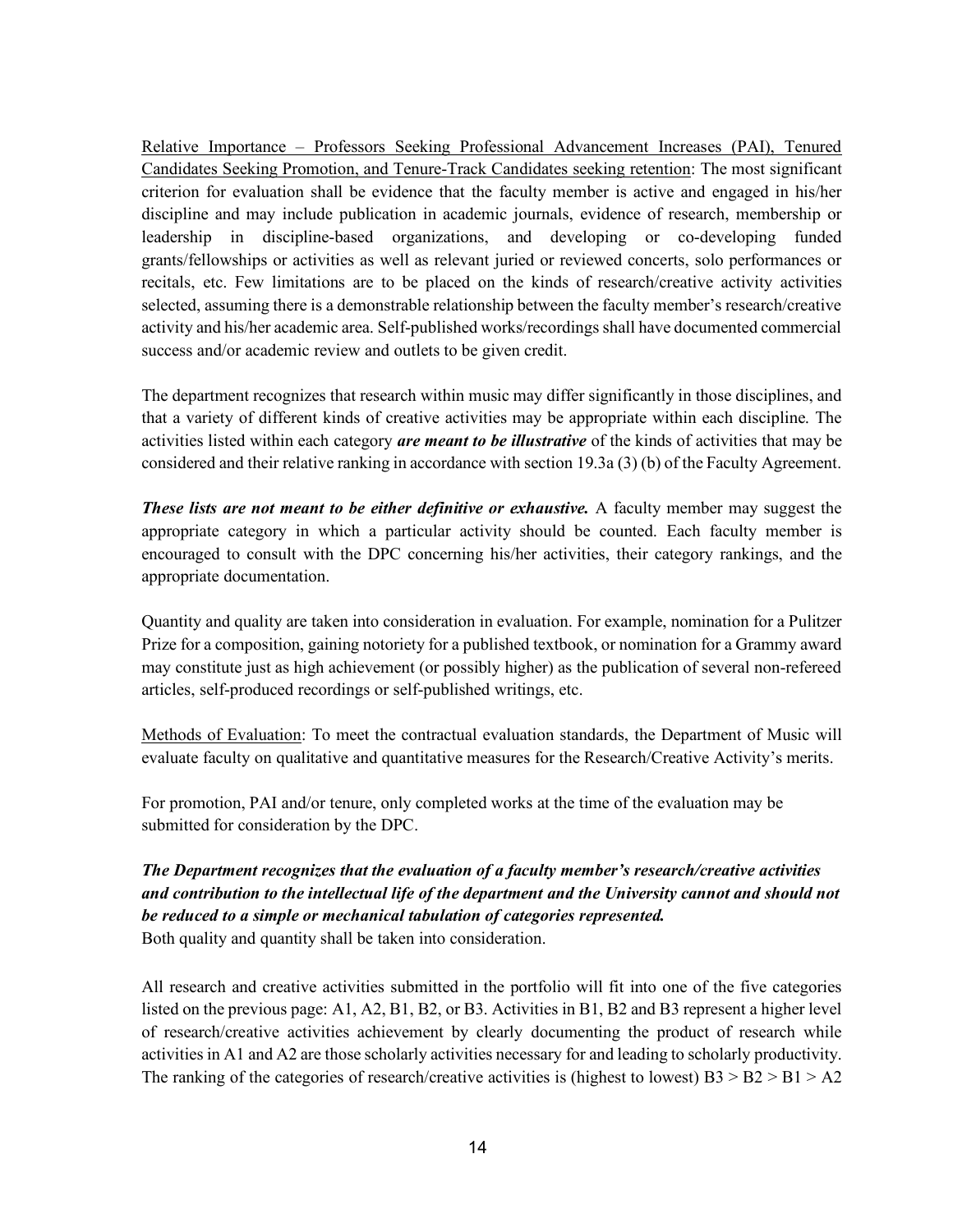> A1. For the purposes of fulfilling the performance standard, extra activities in a higher category can be used to fulfill the performance requirements of a lower category.

In all categories, the quality, scope, and professional stature of the activity will be judged by the DPC and chairperson as to whether the performance standard indicated has been fulfilled. Candidates will not only be judged on meeting the minimum quantity of activities required to fulfill the performance standard indicated, but also the quality of the activities. It shall be the responsibility of the candidate to clearly articulate how they meet the performance standard. *In cases where the quantitative standard has not been met, a candidate may make an argument as to why their activities meet it qualitatively, and when demonstrated may be deemed acceptable.*

The following is a list of scholarly activities (A1/A2) and research/creative productivity (B1/B2/B3). *This list is not meant to be exhaustive*, but rather representative of the types of work being considered. Within the scope of research and creative activity in the field of music, there are numerous endeavors worthy of acknowledgement; faculty members are encouraged to pursue activities within their area of expertise, areas of interest (as well as areas of curiosity/fulfillment).

In terms of the scope of an activity, locality does not necessarily dictate a "local" venue. For example, the Chicago Symphony Orchestra and the Green Mill Jazz Club are "local" but are nationally recognized.

Portfolios submitted for retention, tenure, post-tenure review, promotion and/or PAI, must include a summary of yearly faculty development activities in the area of research/creative activity.

#### **SCHOLARLY ACTIVITIES**:

# **A1:**

- a. Writing a research/creative activities agenda
- b. Reporting progress in research/creative activities
- c. Attending a scholarly conference or a research skills workshop
- d. Completing a literature review in a research-related area
- e. CSU presentation, performance, or exhibition
- f. Panel discussant or panel moderator/chair
- g. Unsuccessful or submitted internal grant proposal
- h. Composition outline or sketch
- i. Outline and timetable for a new recording project
- j. Outline for a new performance venue
- k. Final reports corresponding to scholarly activity (research projects/grants/fellowships)

#### **A2: (higher achievement than A1)**

 a. Demonstration of significant progress on research/creative activities (e.g., IRB approval, copyright permissions, reading lists, interview transcriptions, artwork/photographs, music examples, exploratory fieldwork, pre-contract surveys from publishers, copyediting, etc.)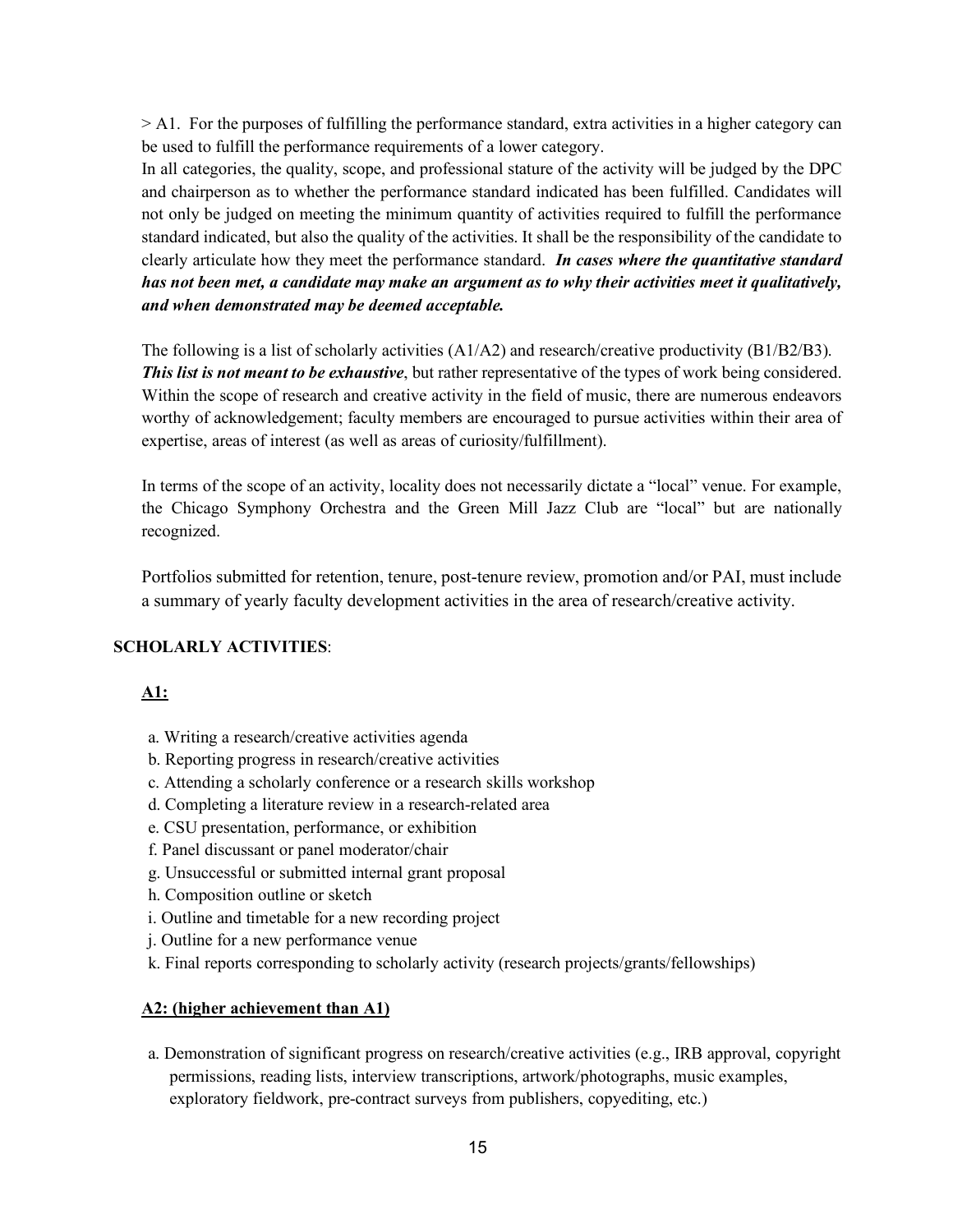- b. Completed review of book, recording, video
- c. Serving as a grant/manuscript reviewer (blind review)
- d. Editor of a research-related refereed journal
- e. Invited review of research-related or original creative works
- f. Non-peer reviewed e-media publication
- g. Participatory research project
- h. Organizing a research-related professional conference
- i. Adjudicator for a performance or local/regional granting/fellowship agency
- j. Evaluation of academic materials and/or institutions/programs including unpublished peer reviews for journals, evaluations done for publishers
- k. Submission of a proposal/abstract to present at a local/regional conference
- l. Awards for Local/Regional achievement
- m. Academic talks given off campus (local/regional significance)
- n. Commissions awarded by local groups
- o. Local/regional awards (achievement, honorary, etc.)
- p. Participation in a master class/Hosting a Master class
- q. Community projects that draw upon scholarly expertise
- r. Participation with a podcast, YouTube interview, or other online sites
- s. Presence of music online such as Soundcloud, YouTube, Vimeo, or personal website

# **RESEARCH/CREATIVE ACTIVITY**

# **B1:**

- a. Submitted external grant/fellowship
- b. Submitted peer-reviewed manuscript
- c. Successful internal grant
- d. Presentation/performance at a local/regional conference
- e. Invited conference presentation or lecture
- f. Successful non-peer-reviewed journal article/external grant
- g. Student research/creative activity training
- h. Student thesis/project supervision
- i. Activities related to a multi-year grant/fellowship not claimed as B
- j. Original Translation of Scholarly Importance
- k. Published short-form essay in a peer-reviewed book or journal
- l. Activities related to the successful submission of a grant not claimed as B2
- m. Submitted proposal or abstract to perform or present at a national/international venue or conference
- n. Musical works performed or directed in local venues (note: locality does not necessarily dictate "Local": Ex. Chicago Symphony Orchestra, Green Mill Jazz Club are "local" but nationally recognized)
- o. Musical recordings: audio and/or video (production)
- p. Professional musical performances (no restrictions shall be placed on musical genre)
- q. Commissions awarded by national/international groups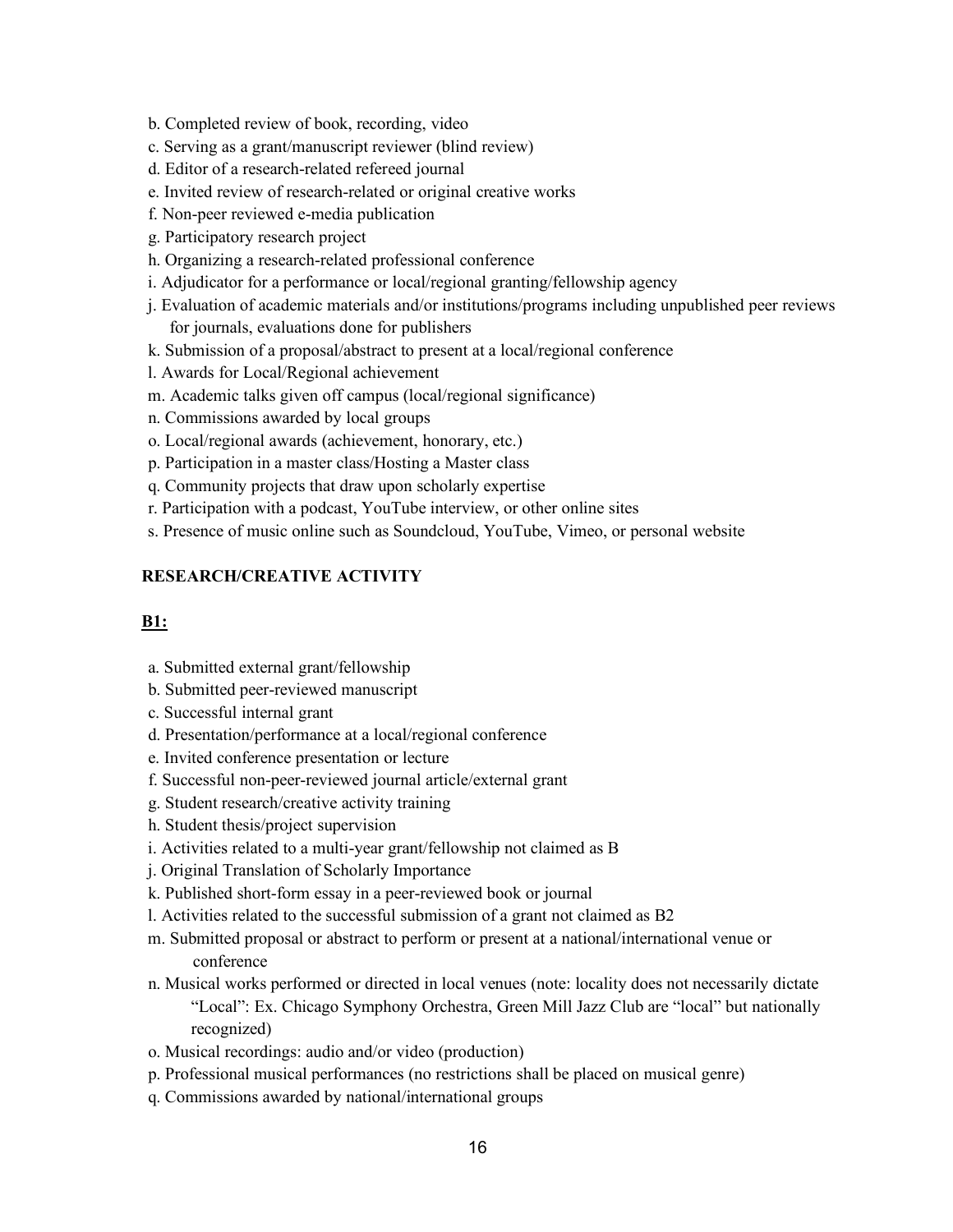- r. Academic talks given off campus (national/international significance)
- s. Outside review/mention of faculty member's work
- t. Statements from professionals outside the university or evidence that a faculty member's work is regarded as significant within his/her discipline
- u. Other non-reviewed publications (program notes, liner notes, newsletter pieces, etc)
- v. Archival projects
- w. National/international awards (achievement, honorary, etc.)
- x. Production of research-related A/V materials (e.g., ethnographic films/recordings, documentaries, CD-ROMs, CDs, fieldwork videos/DVDs, software programs)
- y. Publication of a book, recording, video, etc. review
- z. Development of a multimedia educational website with lesson plans for public school teachers
- aa. Completion of a dissertation
- bb. Featured interview/article on an online platform of creative/research activities
- cc. Hosting a podcast, radio show, or some type of academic based media platform
- dd. Managing a professional social media page or group for a local, regional, or national organization.
- ee. Initiation/preliminary stages of a creating a website on faculty research/creative activity

#### **B2: (higher achievement than B1)**

- a. Published book chapter in discipline-related research area
- b. Published small-scale composition/arrangement
- c. Published journal or encyclopedia article in a discipline-related research area
- d. Funded peer-reviewed external grant or fellowship related to research agenda awarded by a local/regional agency or foundation
- e. Performance or work (composition, article, etc.) presented at a national/international venue (must meet DPC approval to be considered as national/international)
- f. Externally reviewed musical recordings: audio and/or video
- g. Editor of a research-related refereed journal
- h. Adjudicator for a national/international granting/fellowship agency or foundation
- i. Published original translation of a book chapter, article, etc. in research area
- j. Editor of book series (when the editor is not a contributor)
- k. Presentation at a national/international conference
- l. Publication of a peer-reviewed article
- m. Actively maintaining a website on faculty research/creative activity

#### B3: (highest achievement, may substitute for lower categories)

- a. Published book, monograph, textbook, edited volume or anthology (when the editor is a contributor) in research area
- b. Full-length recording with evidence of importance in the field
- c. Recordings published/streaming online, including but not limited to:

| Apple Music/iTunes                         | Pandora   |
|--------------------------------------------|-----------|
| Amazon (MP3, Music Unlimited, Prime, etc.) | Spotify   |
| CD Baby                                    | Sirius XM |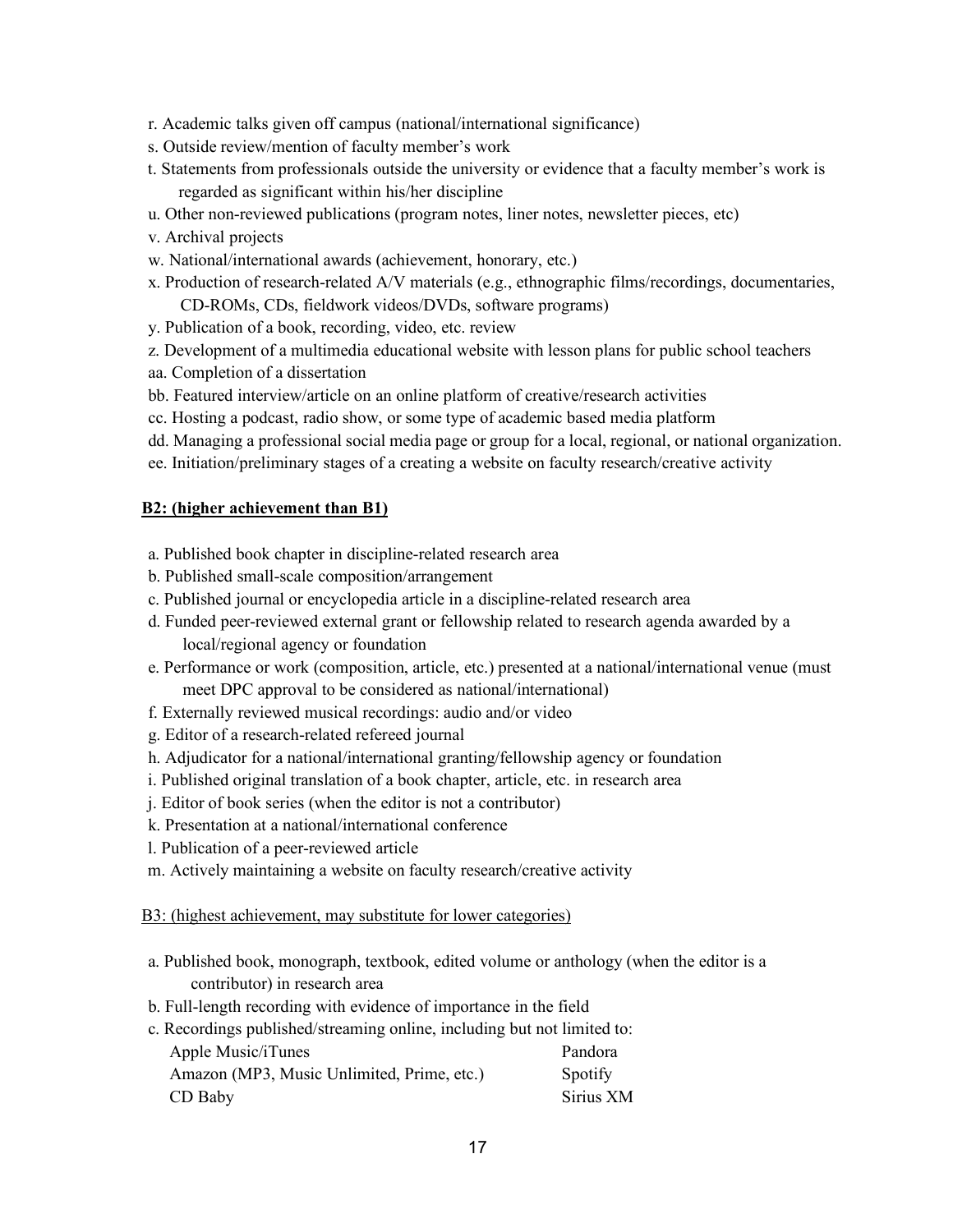Google Play Tidal

Idagio YouTube Music

- d. Presentation/performance of a large-scale composition
- e. International acknowledgement of composition, writing, recording, or discipline-related achievement (e.g. Grammy nomination, Pulitzer Prize nomination. Must be verifiable that the award is of international recognition. Subject to DPC acceptance.)
- f. Funded peer-reviewed grant/fellowship related to research agenda awarded by a national/international agency or foundation (e.g. Guggenheim, Fulbright, NEH, etc.)

# **VII. Categories of Materials and Activities, Relative Importance, and Methods of Evaluation for Service Activities**

A record of all service activities and supporting evidence should be organized according to the four categories listed below. The list is not meant to be exhaustive, rather illustrative of the types of service activities to be included in the portfolio. Faculty members applying for promotion or retention should review the language in the DAC and consult with colleagues and DPC members to ensure that items included in the portfolio are appropriate for one of the following groups:

- A. Service to the Department
- B. Service to the College and the University
- C. Service to the Community
- D. Service to the Profession, Discipline, or Field

#### **Classification of Service Activities**

The candidate should submit a portfolio that includes documentation organized according to the following list of activities. The list below is not meant to be exhaustive but illustrative of the types of service activities which may be included. A departmental service activity of high effort would be referred to as an "A2" service activity.

In evaluating the service of a professor, tenured faculty member, or tenure-track candidate, the Department will consider such materials as the following: extent and nature of leadership; degree of participation; quality and length of service; extent and nature of national, state, or local recognition of service to the employee's assigned responsibilities and to the University. Evidence may include minutes of meetings attended, letters from committee chairpersons detailing a candidate's significant achievements on the committee, and other evidence of material contributions by the candidate.

All service activities in the four groups (A-D) above will be placed in a Category based on the effort required of that activity. A1, B1, C1, and D1 activities consist of activities that require time and effort commensurate with the reasonable expectation of the faculty member involved in the activity. A2, B2, C2, and D2 consist of service activities that require greater time and effort. For example, serving as a member of a college committee (B1) normally requires a lower level of effort when compared to chairing the same committee (B2).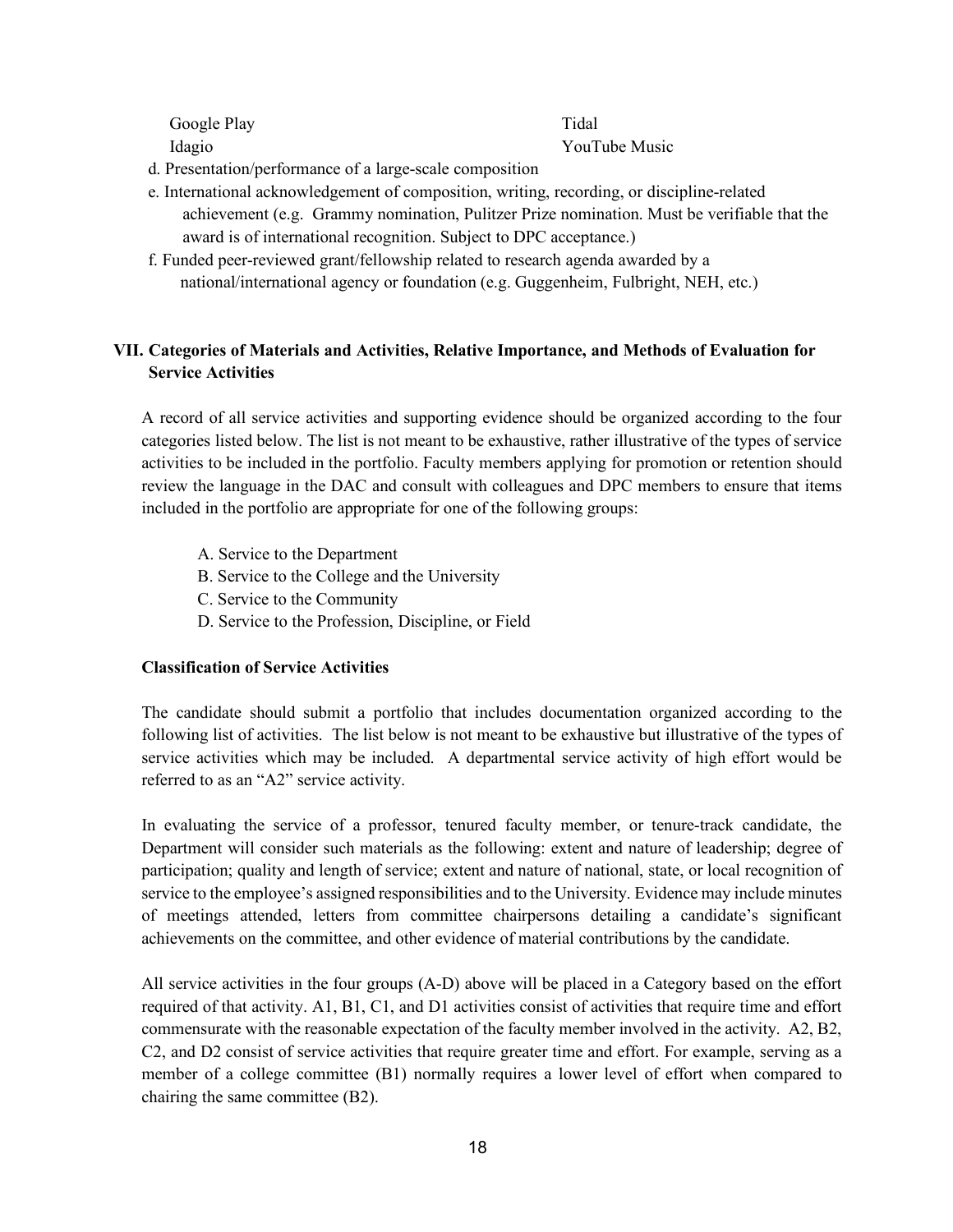Portfolios submitted for retention, tenure, post-tenure review, promotion and/or PAI, must include a summary of yearly faculty development activities in the area of service.

# **A. SERVICE TO THE DEPARTMENT**

# **A1:**

- a. Participation in Department committees
- b. Maintenance of departmental equipment
- c. Classroom observation of peers
- d. Mentoring faculty
- e. Lending professional skills or expertise to the department for the advancement of the departmental mission
- f. Letters of support/recommendation for students or colleagues
- g. Search committees
- h. Department overhead, including equipment/instrument maintenance, curriculum development, accreditation-related work, linkages with other institutions, etc.
- i. Career counseling
- j. Assistance with student groups
- k. Guest speaker, master classes, and other event planning/hosting/facilitating of on-campus events (colloquia, seminars)
- l. Preparatory work in ERG (enrollment, recruitment/retention, graduation)

# **A2 (higher level of effort than A1):**

- a. Chairing a Department committee that met regularly and required effective planning, organization, etc.
- b. Organizing Departmental seminars
- c. Organizing public events sponsored by the Department
- d. Developing written material for or performing evaluations of new initiatives in the Department
- e. Service on a Department committee which met regularly and required significant work of its members outside the meetings, such as program review committees and accreditation committees
- f. Service on a department committee which required authorship of significant documents, such as a grant or NEPR committees
- g. Assistance with departmental music promotional activities (such as marketing, box office administration, calendar management, coordination with the Office of Events Management and Planning, website design for the Department, etc.)
- h. Applying for grants for departmental equipment/materials and activities
- i. Advising student organizations
- j. Student recruitment activities, including school visitations
- j. Active involvement in ERG (enrollment, recruitment/retention, graduation) through documented assignment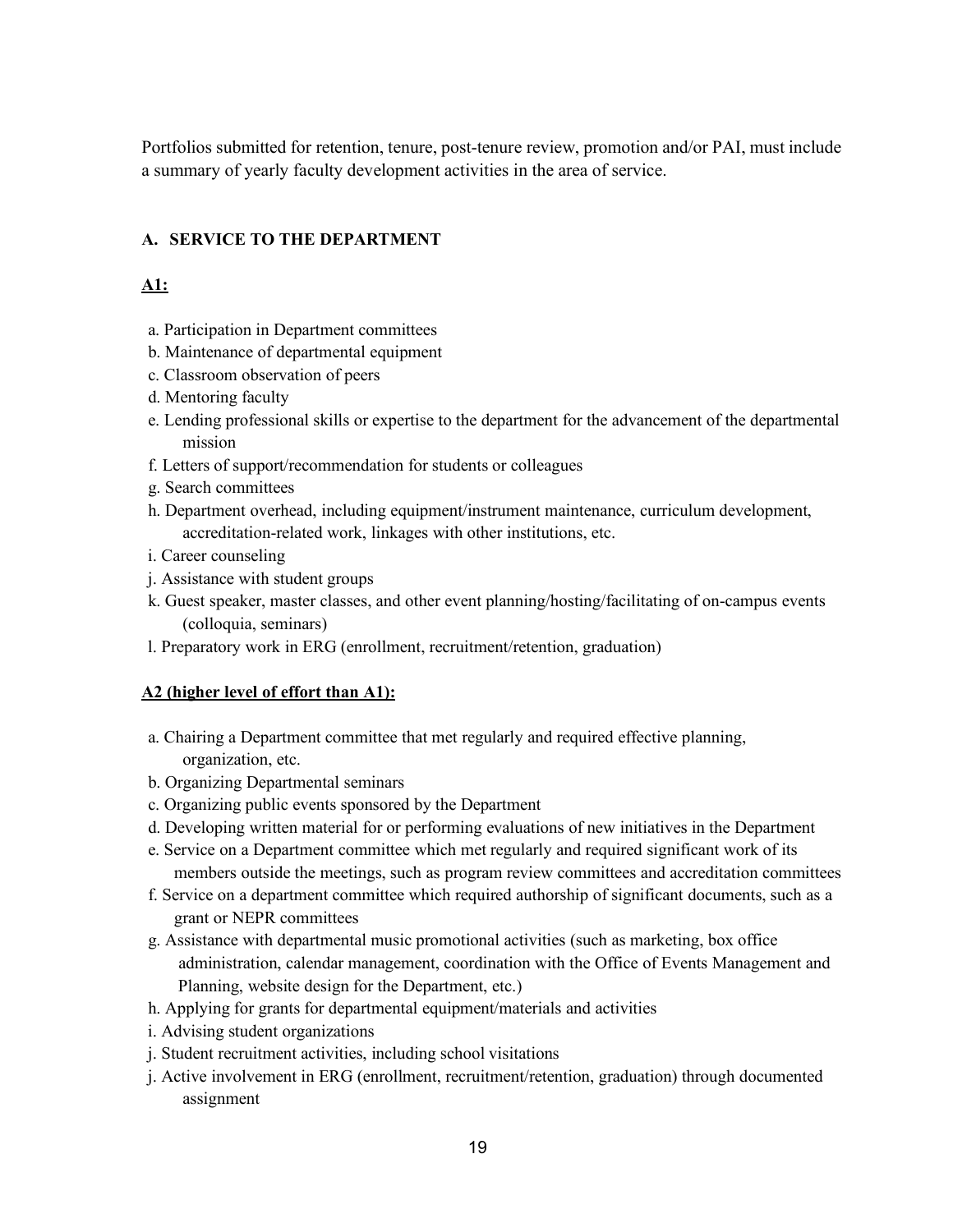### **B. SERVICE TO THE COLLEGE/UNIVERSITY**

### **B1:**

- a. Participation on College/University committees
- b. Speaker at College/University seminars
- c. Formally representing the University at external events
- d. Lending professional skills or expertise to the College/University in advancement of the College/University Mission
- e. Commencement-related assistance
- f. Performances at university events
- g. Speaking to classes in other departments within and outside the college
- h. Guest speaker, master classes, and other event planning/hosting/facilitating of on-campus events (colloquia, seminars)
- i. ERG work (committee or organized otherwise)

#### **B2 (higher level of effort than B1):**

- a. Assistance with other academic programs at the University
- b. Service on a University or College committee which required authorship of significant documents
- c. Significant documentation of ERG work through committee assignment that required high level of documentation
- d. Organizing public events sponsored by the College/University
- e. University faculty performances
- f. College and University committee offices
- g. Faculty Union service
- h. Service on a University or College committee which met regularly and required significant work of its members outside of the meetings, such as accreditation committees, UPC, and the IRB

#### **C. SERVICE TO THE COMMUNITY**

#### **C1:**

- a. Professionally related volunteer work
- b. Speaking engagements in the community
- c. Volunteer work that draws upon one's expertise in one or more academic area(s)
- d. General community outreach

#### **C2 (higher level of effort than C1):**

- a. Board membership in community agencies related to the individual's professional discipline or specialization
- b. Completing a major project with a community organization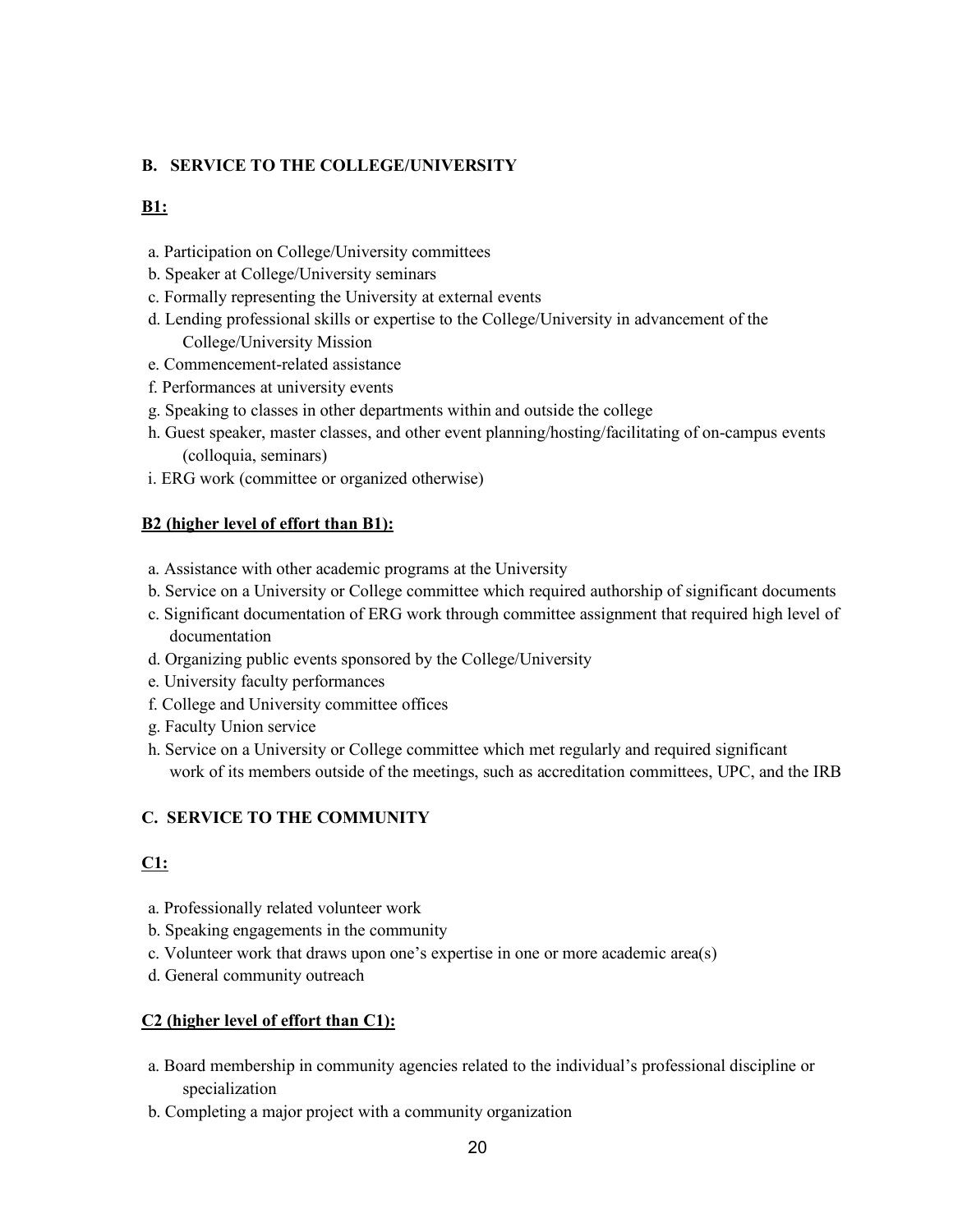- c. Involvement in community activities drawing upon one's academic or professional skills, with a high level of time commitment as compared with C1
- d. Involvement in committees and boards to further the cause of music literacy, to promote higher education, and to provide greater visibility for CSU
- e. Speaking engagements in the community and around the state, nation, and world
- f. Organizing public events sponsored by the community

# **D. SERVICE TO THE PROFESSION, DISCIPLINE OR FIELD**

# **D1:**

- a. Service to professional societies and journals (unpaid academic service such as peer reviews, outside evaluations, evaluations for publishers, letters of reference, etc.):
- b. Invitation to review creative works from a professional agency
- c. Invitation to review grants or manuscripts from a professional agency or journal
- d. Participation in planning and implementing professional conferences or activities
- e. Assisting in the publication of professional newsletters
- f. Maintaining active membership in a professional organization through attendance at meetings or participation in public forums.
- g. Editing/reviewing journal articles and books not directly related to research activities

#### **D2 (higher level of effort than D1):**

- a. Participation in professional societies as an officer, member/head of a committee, or other administrative function
- b. Conference planning and hosting
- c. Service on boards, accreditations teams, committees, councils, task forces, or advisory boards of professional organizations
- d. Serving as a leader on a review panel

#### **Relative Importance of Service Activities and Methods of Evaluation**

Care must be taken when evaluating service to consider the committee assignments and work available to the faculty member, the place of the faculty member in professional growth, and the nature of the faculty member's academic background. Not every discipline lends itself to the same service opportunities, particularly service opportunities in the general community, as well as the professional or academic community of the discipline.

# **It is also anticipated that the amount of service activities engaged in by a faculty member may vary from year to year.**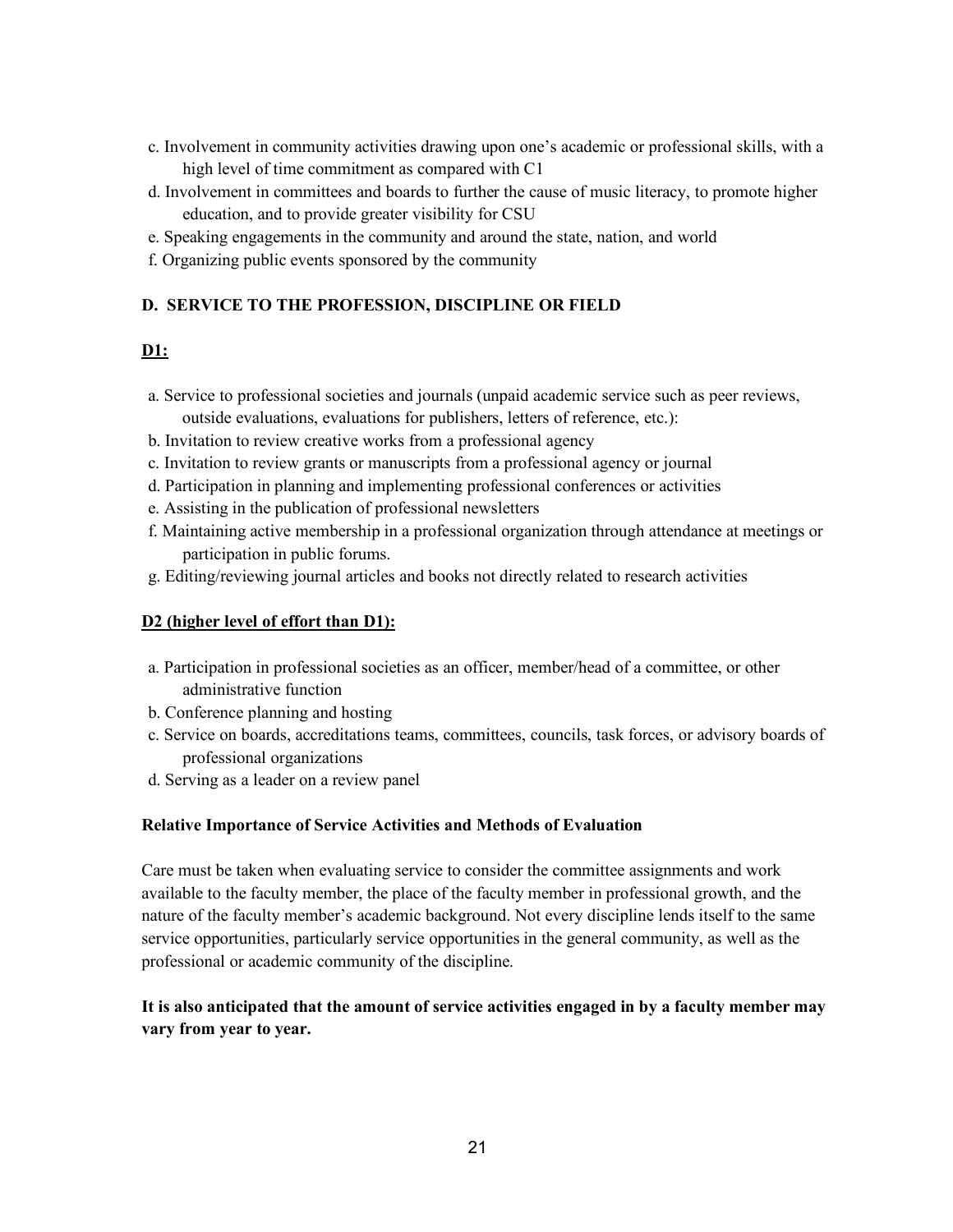On occasion, a faculty member may receive CUE's for one of the services on the list. The department considers this to be in recognition of the importance of the service activity. It is not to be construed as a reallocation for the activity to Teaching/Primary Duties.

# **Continuing Faculty Development**

While the Music DAC outlines what is expected from faculty members for probationary years, tenure, promotion, PAI, and post-tenure review, all faculty members shall continue in personal growth after tenure. These areas may include but are not limited to:

Continued scholarly research and creative activity Continuing excellence in teaching/primary duties as measured by evaluations Continued service to the Department, College/University, and Community Other areas of professional development Refreshing/updating syllabi and course materials/exams, etc.

# **VIII. Unit B Faculty:**

In accordance with the University Evaluation Criteria for B Unit Faculty that will take effect beginning with the 2020 academic year, the degree of effectiveness of performance of each faculty member being considered for retention will be evaluated in the area of teaching/performance of primary duties.

# **Teaching/Performance of Primary Duties**

The annual evaluation of teaching effectiveness shall be based on:

- 1) Classroom observations
- 2) Instructional materials
- 3) Student evaluations

# **1. Classroom Observations**

Two teaching observations will be required annually: One evaluator will be selected by the DPC from its membership to most closely represent the expertise in the area of teaching being evaluated; One chairperson teaching observation will be required.

The first year of employment, the evaluation will occur during the first semester. Thereafter, the evaluation will occur annually during the fall or spring term. The chairperson and DPC will schedule teaching observations with the candidate at mutually agreed upon times. When possible, it is preferred that observations be scheduled with at least two weeks' notice.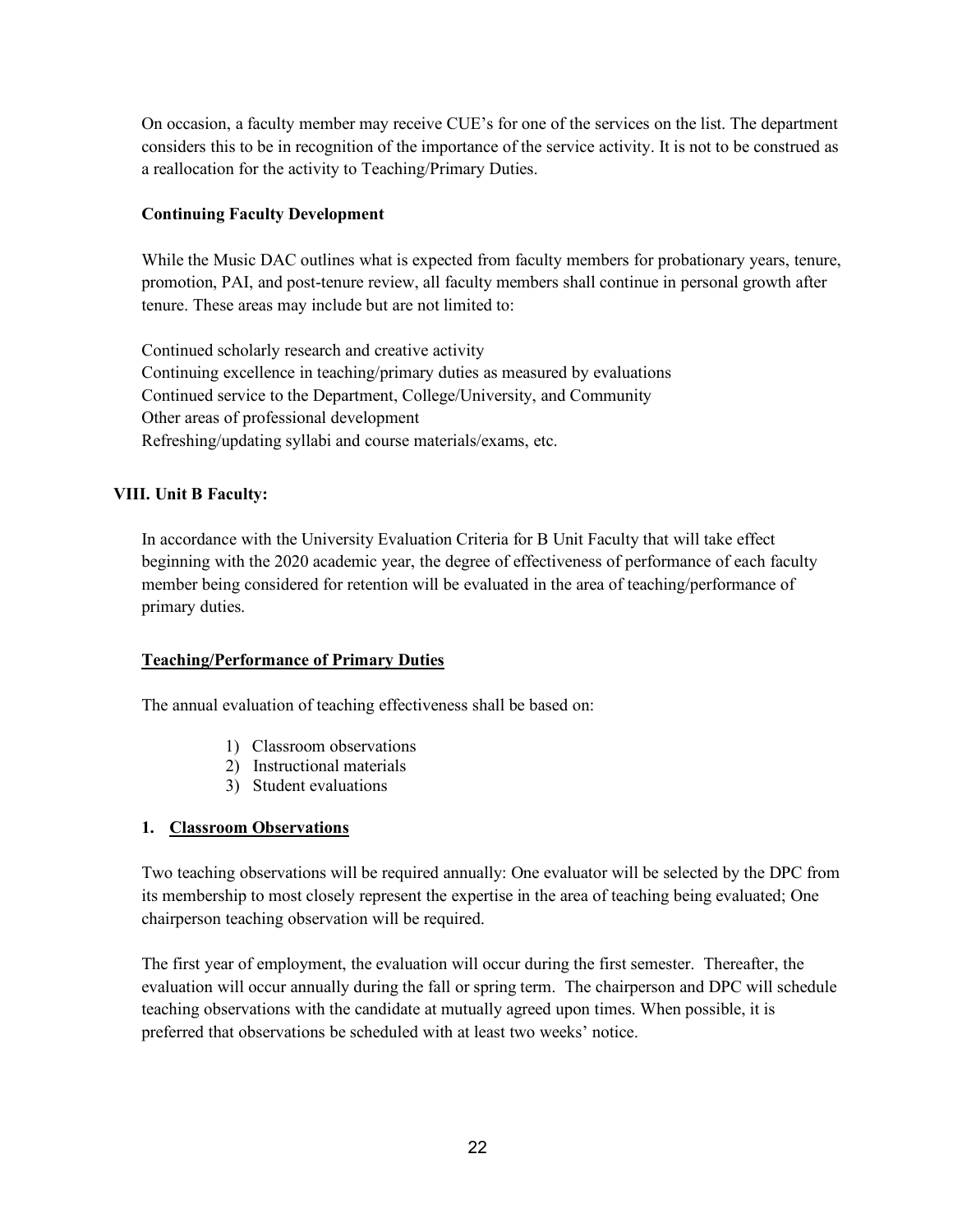The evaluators will each provide a written summary of her/his observations using the standard form adopted by the DPC. These evaluations will be given to the chairperson of the DPC, the faculty member being evaluated, chair of the department, and Dean of the College of Arts and Sciences.

# **2. Instructional Materials**

The faculty member shall provide instructional materials used in teaching. Materials submitted must include syllabi for each course taught during the period of review, which are expected to conform to the form adopted by the University and are expected to clearly define grading, attendance requirements, required texts and materials, quizzes/examinations, and accessibility of the instructor outside of class. Other course materials may be included at the discretion of the faculty member being evaluated.

# **3. Student Evaluations**

Faculty teaching larger course sections with over ten students shall give all students the opportunity to evaluate their teaching effectiveness through the student evaluations provided online in the manner conducted by the administration.by the University Evaluation Website: http://www.csu.edu/courseeval.

For applied lessons (individual instruction) and courses/ensembles with low enrollment, student evaluations will be conducted through the Department and administered by the Chair or assisted by a student enrolled in the course.

The faculty member will use the methods designated in Department of Music meetings to facilitate student evaluations effectively. The faculty member shall advise students of the evaluation procedure by placing an item in their syllabi that informs the student about the online evaluation procedure and gives the University Evaluation Web Address. The results of these evaluations will be provided to the faculty member only after the course grade has been submitted. The faculty member will place in their portfolio the evaluations for each course evaluated during the review period.

The following numerical system will determine the rating of student evaluations in the aggregate:

Satisfactory:  $2.25 - 2.74$ Effective: 2.75 – 3.24 Highly Effective:  $3.25 - 3.74$ Significant: 3.75 – 4.24 Superior: 4.25 – 5.00

When considering student evaluations, attention will be given to the nature of the class being evaluated (music major course, private instruction, ensemble, general education, etc.). In examining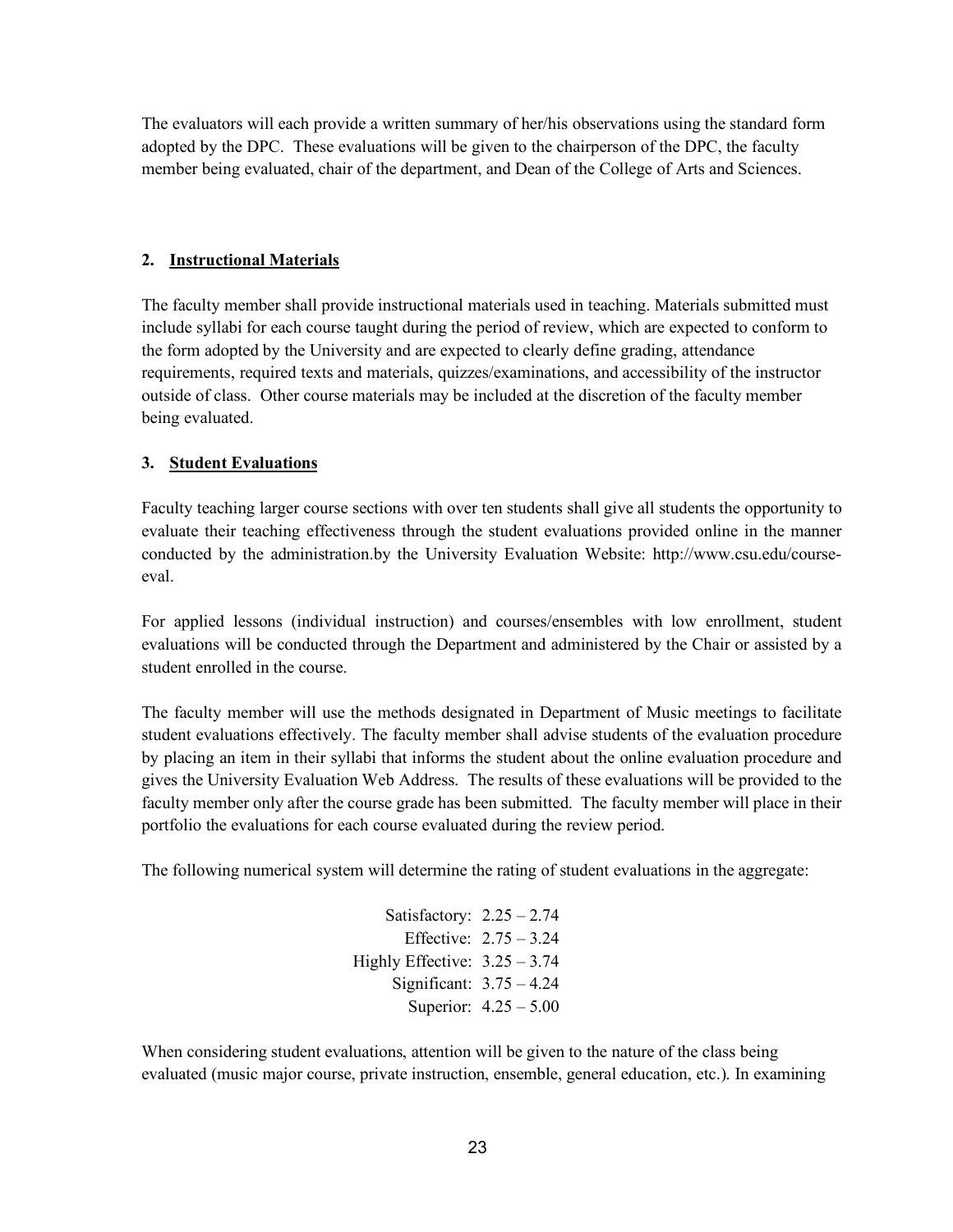the student evaluation results, the DPC will consider the differences in course characteristics. Faculty members may demonstrate a greater proficiency in some areas than they do in other areas.

# **4. Primary Duties**

Faculty members with a Primary Duty other than teaching must show evidence of successful completion of reassigned activities.

# **5. University Service**

Unit B Faculty members are encouraged to attend and participate in department meetings and required to administer all required course assessments. A record of such activities is to be provided and kept current on the vita used in the evaluation process.

The degree of effectiveness of performance of each employee being considered for reappointment or promotion as a research faculty member will be evaluated in the areas of research activity and possibly teaching/performance of primary duties and service as defined by the appointment and work assignments. If teaching/primary duties or service requirements are specified in the letter of appointment and annual work assignments, accomplishments in these areas will be considered of less importance than his or her research productivity.

# **X. Distance Education Policy for the Department of Music**

- 1. The Department of Music considers Distance Learning Education to be any course that is completely online (internet course), television link-up, or interactive TV workshop between a location on campus and remote sites off campus. Such courses may be offered for credit and noncredit.
- 2. Distance education for credit courses: These courses are those whose course descriptions (CSU Catalogue) do not include a performance component and may include lecture courses that are currently used to meet:
	- a. General Education requirements (1000 level)
	- b. Undergraduate requirements (1000 and 2000 level)
	- c. Course electives both inside and outside the Department which may be used to fulfill course requirements for undergraduate degrees.
- 3. The Department will determine which Music courses are offered within the CSU Distance Education Program:
	- a. The Chair of the Department shall poll the faculty to determine who may wish to offer courses within the Distance Education Program.
	- b. The faculty member will present to the faculty his/her proposal for a Distance Education course. The faculty member must demonstrate that he/she has the technical ability to provide